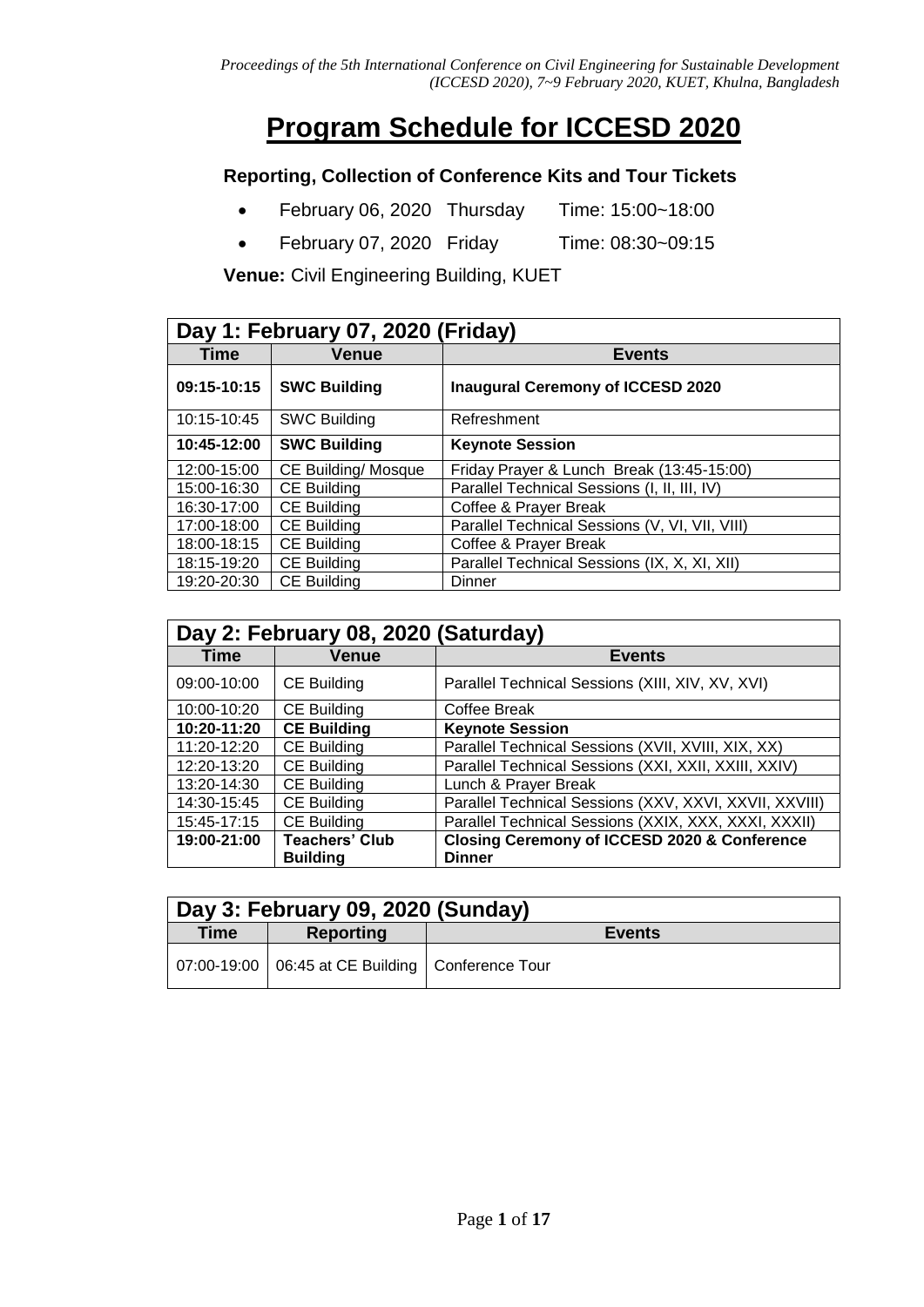## **CONFERENCE PROGRAM**

### **DAY-1: February 07, 2020, Friday**

| <b>Technical Session</b> |             | <b>Environmental Engineering</b>                                                                                          | <b>Venue: Seminar Room A</b><br>Date: 07/02/2020 (Friday)                                                           |
|--------------------------|-------------|---------------------------------------------------------------------------------------------------------------------------|---------------------------------------------------------------------------------------------------------------------|
| <b>Time</b>              | Paper<br>ID | <b>Paper Title</b>                                                                                                        | <b>Authors Name</b>                                                                                                 |
|                          | 4125        | <b>Investigation of Physicochemical Parameters</b><br>Effluent<br>from<br>Textile<br>Industries<br>of<br>οf<br>Bangladesh | Kazi Mahbubur Rahman,<br>Kh.Afia Farzana Haque,<br>Khadiza Binte Jalal,<br>Md.Mizanur Rahman,<br>Nondon Chondra Roy |
|                          | 4209        | Current Status of Urban Environment: A<br>Case Study on Paikgacha Municipality,<br>Khulna                                 | Sadia Shama, Farista<br>Yeasin, Waseque Al Asif,<br>Md. Nazmul Haque                                                |
|                          | 4221        | Trend analysis of Air Quality in Dhaka City<br><b>Considering Meteorological Parameters</b>                               | Sk. Rakibul Islam, Shohoria<br>Afrin Shorno, Muhammad<br>Ashraf Ali                                                 |
| 15:00-<br>16:30          | 4227        | <b>Composting of Tannery Limed Fleshing</b>                                                                               | Shimul Ghosh, Prithweeraj<br>Karmoker, Dr. Md. Abul<br>Hashem, Husne-Al-Jabeen                                      |
|                          | 4239        | Composting of Leather Shaving Dust: Waste<br>to Wealth Approach in Tannery                                                | Belal Hossain, Md. Abul<br>Hashem, Sakil Sazzad,<br>Md. Sahariar Sahen                                              |
|                          | 4242        | Water Quality Assessment of Tongi Khal<br>Canal) During Dry Season                                                        | Partho Das, Muhammad<br>Ashraf Ali                                                                                  |
|                          | 4251        | Quantification<br>and<br>οf<br>Occurrence<br>Microplastics in Selected Waterbodies of<br>Dhaka City                       | Nur Shadia, Sumaiya<br>Sharmin, Faika Tasnim<br>Ayshi, Dr. Muhammad<br>Ashraf Ali                                   |

| <b>Technical Session</b> |             | <b>Structural Engineering</b>                                                                                              | <b>Venue: Seminar Room B</b><br>Date: 07/02/2020 (Friday)                               |
|--------------------------|-------------|----------------------------------------------------------------------------------------------------------------------------|-----------------------------------------------------------------------------------------|
| Time                     | Paper<br>ID | <b>Paper Title</b>                                                                                                         | <b>Authors Name</b>                                                                     |
|                          | 4104        | A Comparative Study on Pervious Concrete<br>and a Way to Reduce its Permeability                                           | Jesika Rahman, Md. Jahidul<br><b>Islam</b>                                              |
|                          | 4146        | Experimental Study on<br>Compressive<br>Strength and Failure Mode of GFRP<br><b>Wrapped Concrete Cylinder</b>              | Md. Rezaul Islam, Riyadul<br>Hashem Riyad, Pranta Roy                                   |
|                          | 4167        | Artificial Lightweight Aggregate Production<br>using Rice Husk Ash                                                         | Md. Sajjad Hossain, Abu<br>Zakir Morshed                                                |
| $15:00 -$<br>16:30       | 4188        | Axial Capacity of Circular and Non-Circular<br>Concrete Columns Confined with JFRP and<br><b>CFRP Under Cyclic Loading</b> | Tamanna Nabila Islam,<br>Riyadul Hashem Riyad,<br><b>Towsif Mahdi Nur</b>               |
|                          | 4224        | Nonlinear Inelastic Behavior Modeling via<br>Bouc-Wen Model for Real-time Control<br>Implementations                       | Mohammad Shamim Miah,<br>Md Jihad Miah, Ou Yaowen                                       |
|                          | 4266        | Mechanical Properties of High-Strength<br>Mortar made with Induction Furnace Steel<br>Slag as Fine Aggregate               | Md Jihad Miah, Mohammad<br>Shamim Miah, Md. Munir<br>Hossain Patoary                    |
|                          | 5262        | Effect of Mixing Water pH on Concrete                                                                                      | Chinmoy Dutta, Md. Abdur<br>Rakib, Md. Akhtar Hossain<br>and Muhammad Harunur<br>Rashid |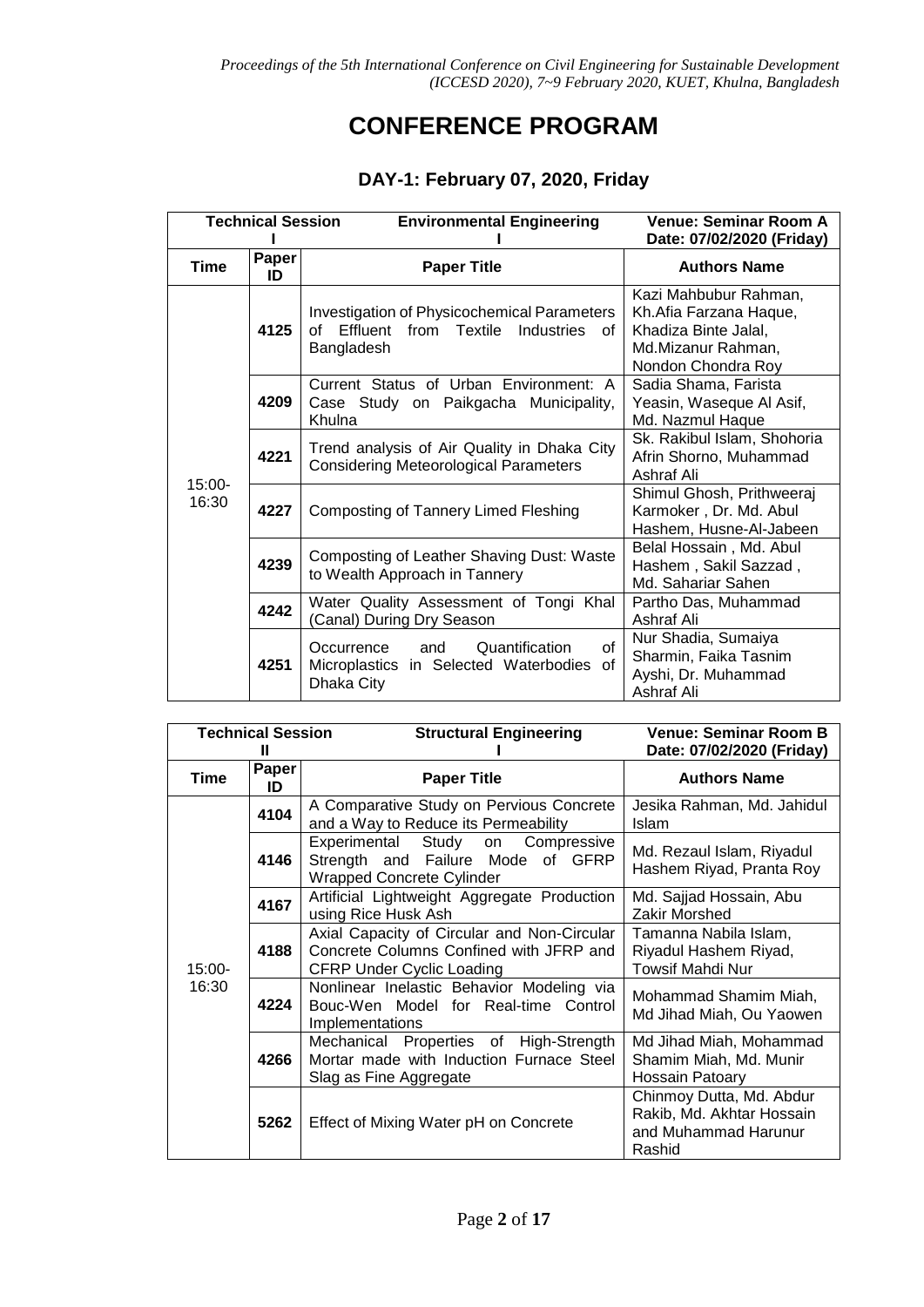| <b>Technical Session</b><br>Ш |                    | <b>Water Resources Engineering</b>                                                                         | <b>Venue: Seminar Room C</b><br>Date: 07/02/2020 (Friday)                                                     |
|-------------------------------|--------------------|------------------------------------------------------------------------------------------------------------|---------------------------------------------------------------------------------------------------------------|
| Time                          | <b>Paper</b><br>ID | <b>Paper Title</b>                                                                                         | <b>Authors Name</b>                                                                                           |
|                               | 4122               | Inundation<br>Mapping<br>Flood<br>Teesta<br>on<br>Floodplain using HEC-RAS 1D/2D Couple<br>Model           | Tarannum Tabassum Islam,<br>Mashrura Yeasmine Auditia,<br>Purnima Das, Dr. Md. Sabbir<br>Mostafa Khan         |
|                               | 4137               | Numerical Modelling of Flow in a 90°<br><b>Channel Confluence</b>                                          | Shafiqul Islam Shakil, Md.<br>Jahir Uddin, Chandan<br>Mondal                                                  |
| $15:00-$<br>16:30             | 4161               | Generation Inundation Map of Atrai River<br>using HEC-RAS 1D/2D Coupled Model                              | Proma Maria Rozario, Kazi<br>Mushfique Mohib, Sahika<br>Ahmed, Purnima Das, Dr.<br>Md. Sabbir Mostafa Khan    |
|                               | 4164               | Flood Inundation Mapping of Kushiyara River<br>using HEC-RAS 1D/2D Coupled Model                           | Kazi Mushfique Mohib,<br>Proma Maria Rozario,<br>Sahika Ahmed, Purnima<br>Das, Dr. Md. Sabbir Mostafa<br>Khan |
|                               | 4173               | Causes and Effects of Water Logging in<br>Mirpur Area, Dhaka City.                                         | Sk. Md. Imdadul Islam, Md<br>Robel Hossen, Md Mhedi<br>Hasan, Md Imamul Hasan                                 |
|                               | 4182               | Impact of Water-Logging Due to Climate<br>Change Scenarios Inside Coastal Polders-<br>24, 25 of Bangladesh | Md Jahid Hossain, M Aminul<br>Haque, Md. Jamal Haider,<br>Anisul Haque                                        |
|                               | 4347               | Flow Augmentation of Dhaleswari River<br>using an Unsteady Flow Model HEC-RAS                              | Md. Raiful Islam, Md. Abdul<br>Matin                                                                          |

| <b>Technical Session</b> |             | <b>Transportation Engineering</b>                                                                                          | Venue: Seminar Room D                                            |
|--------------------------|-------------|----------------------------------------------------------------------------------------------------------------------------|------------------------------------------------------------------|
|                          | IV          |                                                                                                                            | Date: 07/02/2020 (Friday)                                        |
| Time                     | Paper<br>ID | <b>Paper Title</b>                                                                                                         | <b>Authors Name</b>                                              |
|                          | 4113        | Study on Pedestrian Crossing Behaviour at<br>Un-Signalized Intersection in Chittagong City                                 | Towhidul Islam                                                   |
|                          | 4116        | Intersection Design as a Roundabout                                                                                        | Towhidul Islam, S. M. R.<br>Rahman                               |
|                          | 4149        | Effect of Waste Bones and GGBS as Modifier<br>for Bitumen in Construction of Flexible<br>Pavement                          | Afia Adiba, Rafiuzzaman<br>Sadi, Riyadul Hashem Riyad            |
| $15:00 -$<br>16:30       | 4191        | Effect of Non-Motorized Transport (NMT) On<br>Road Segment from Notun Rasta To B. N.<br>School and College, Khulna         | Ataher Ali Lipu, Sadika<br>Maheruma Khan, Shahriar<br>Ferdous    |
|                          | 4257        | Improvement of Urban Tourism: Analyzing<br>the Factors of Transportation Network for<br>Visitors in Chattogram, Bangladesh | Anik Gouala Agun, Nandita<br>Banik                               |
|                          | 4272        | Forecasting Air Freight Transportation<br>Demand using Log-Linear Model for Socio-<br>economic Factors                     | Nafisa Tabassum, A.F.S.<br>Ahad Rahman Khan                      |
|                          | 4371        | Performance Evaluation of Dhaka Chaka<br><b>Bus Service</b>                                                                | Fariha Tasnim, Md Abdullah<br>Al Hasan, Dr. Md. Shamsul<br>Hoque |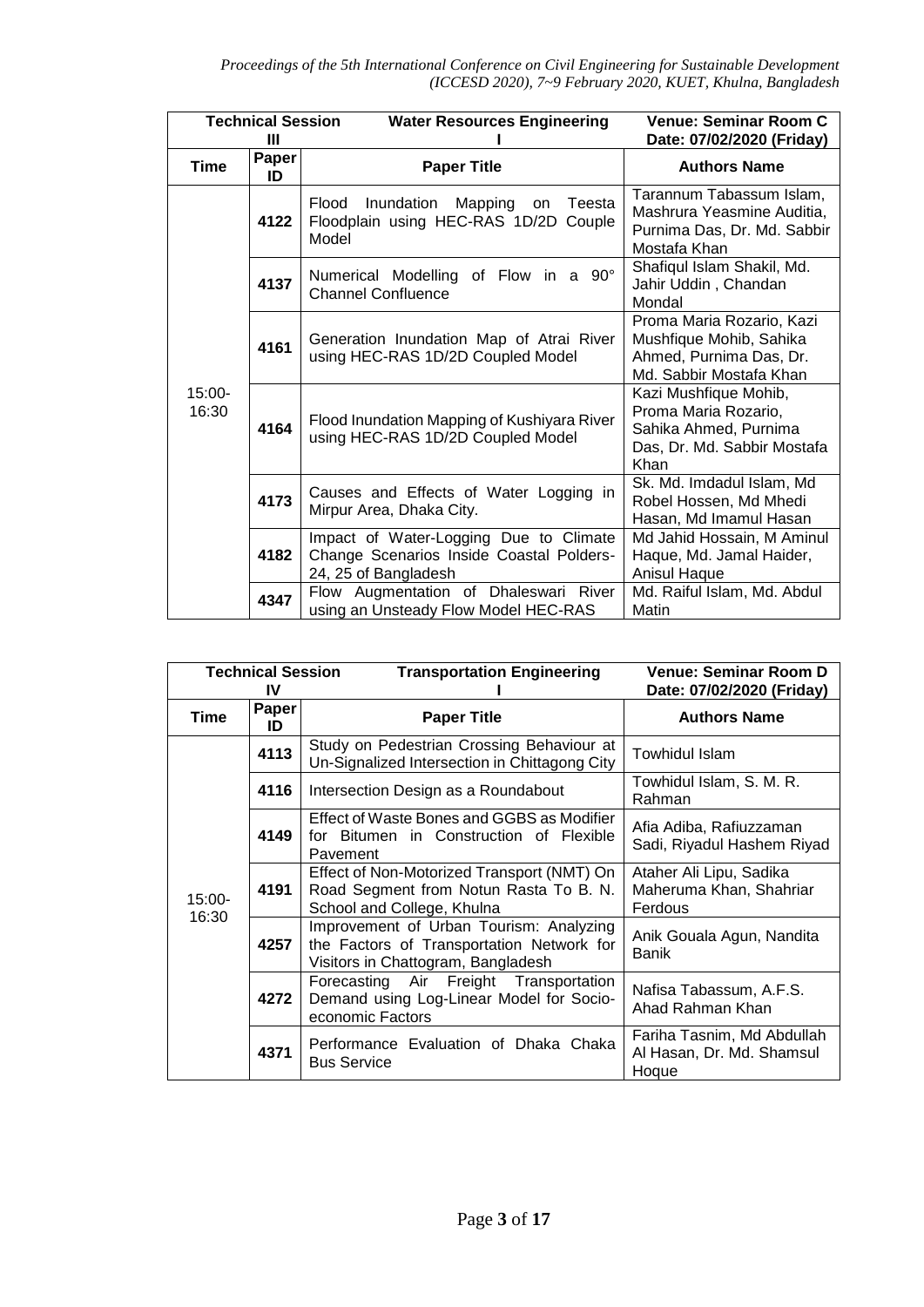| <b>Technical Session</b> |             | <b>Environmental Engineering</b><br>Ш                                                                                        | <b>Venue: Seminar Room A</b><br>Date: 07/02/2020 (Friday)        |
|--------------------------|-------------|------------------------------------------------------------------------------------------------------------------------------|------------------------------------------------------------------|
| Time                     | Paper<br>ID | <b>Paper Title</b>                                                                                                           | <b>Authors Name</b>                                              |
| $17:00-$<br>18:00        | 4275        | Comparative Study of Rainwater Quality at<br>CUET Campus Area, Harvested from<br>Rooftop and Open Space                      | Md. Arif Hossen, Dr. Asiful<br>Hoque                             |
|                          | 4302        | Assessment of Water Quality at Consumer<br>Level and at Source in Dhaka City                                                 | Faria Tasnim, Md. Delowar<br>Hossain, Dr. Muhammad<br>Ashraf Ali |
|                          | 4488        | Evaluation of Drinking water quality in terms<br>of water quality index for Faridpur Sadar<br>Upazila                        | Md. Aminul Islam Khan,<br>Anika Tahsin                           |
|                          | 4728        | Opportunities and Challenges of Managed<br>Aquifer Recharge (MAR) at Drought Prone<br>Water Stressed Barind Area, Bangladesh | Md. Iquebal Hossain, Md.<br>Niamul Bari, Shafi Uddin<br>Miah     |
|                          | 5163        | Adoption of Water Efficient Plumbing<br>Fixtures, A Case Study of a Residential<br><b>Building</b>                           | B. Basak, M. T. H. Tuhin, N.<br>Ahmed, K. M. Uddin, S. K.<br>Pal |

| <b>Technical Session</b> |             | <b>Geotechnical Engineering</b>                                                                              | <b>Venue: Seminar Room B</b>                                                                        |
|--------------------------|-------------|--------------------------------------------------------------------------------------------------------------|-----------------------------------------------------------------------------------------------------|
|                          | VI          |                                                                                                              | Date: 07/02/2020 (Friday)                                                                           |
| <b>Time</b>              | Paper<br>ID | <b>Paper Title</b>                                                                                           | <b>Authors Name</b>                                                                                 |
| $17:00 -$<br>18:00       | 4101        | Parametric Sensitivity in Large Deformation<br>Analysis<br>by<br>Smoothed<br>Particle<br>Hydrodynamics (SPH) | Md Aftabur Rahman, Nafisa<br>Tabassum, Mohammed<br>Russedul Islam                                   |
|                          | 4158        | Evaluation of Low Volume Rural Road<br>Damage in Coastal Areas of Bangladesh                                 | Md. Jahangir Alam,<br>Muhammad Saiful Islam,<br>Mohammed Emdadul Karim,<br>Md. Shamsul Hoque        |
|                          | 4212        | Buried Pipeline under Seismic Excitations: A<br>Review                                                       | Sanjoy Das, Md Aftabur<br>Rahman, Sultan Mohammad<br>Faroog                                         |
|                          | 4299        | Effect of Ordinary Portland Cement and<br>White Cement on Unconfined Compressive<br>Strength of Clay         | A S M Fahad Hossain,<br>Ubaidullah Al Mahfuz,<br>Sheikh Shad Muhammad,<br>Israt Jahan Tazin         |
|                          | 4326        | Different Properties of Cox's Bazar Sea Sand                                                                 | A.S.M. Fahad Hossain, Md.<br>Nayem Hasan, Md. Tauhidul<br>Islam Akanda Tonmoy,<br>Moumita Khan Raka |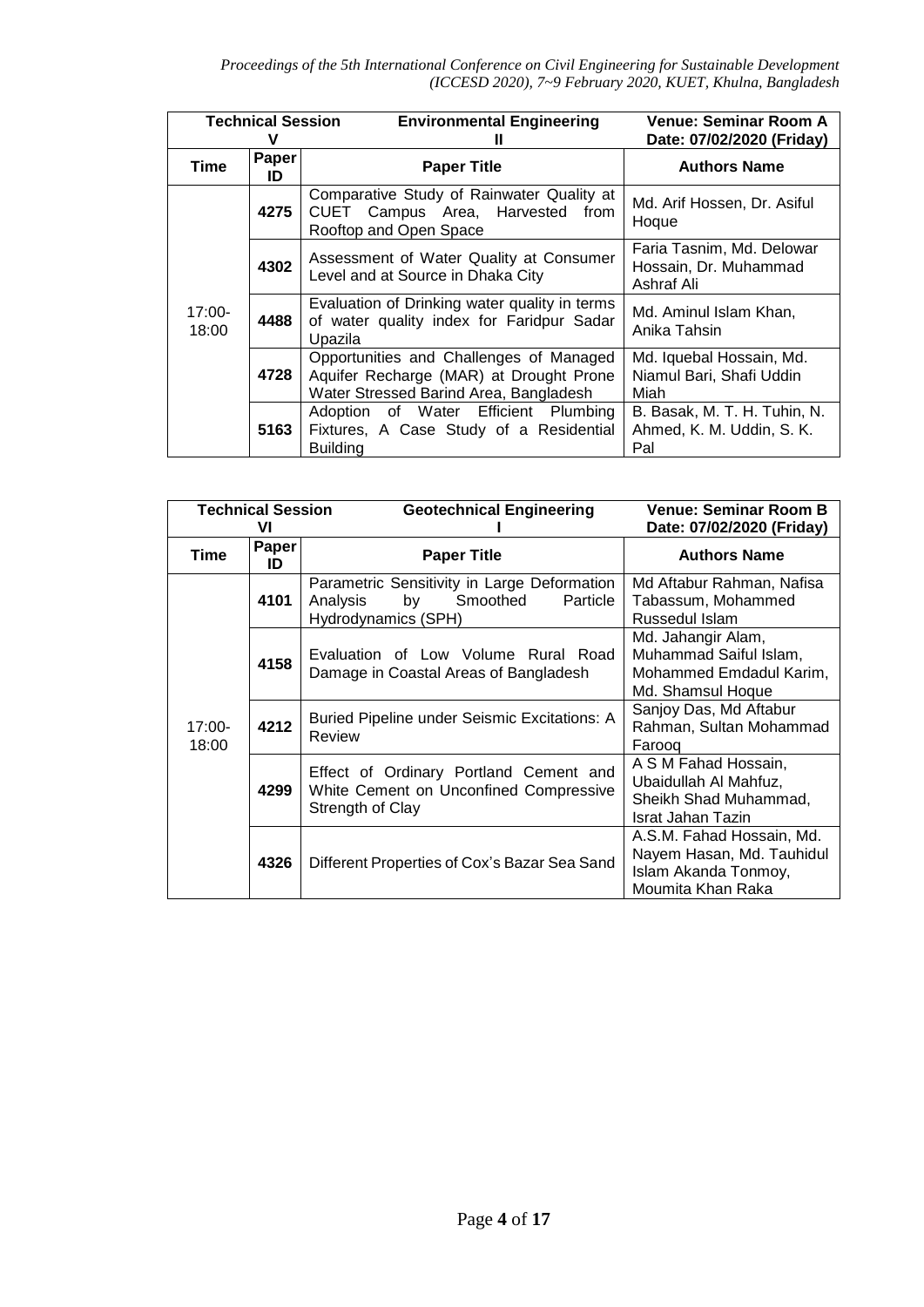| <b>Technical Session</b><br>VII |             | <b>Water Resources Engineering</b>                                                                                | <b>Venue: Seminar Room C</b><br>Date: 07/02/2020 (Friday)                |
|---------------------------------|-------------|-------------------------------------------------------------------------------------------------------------------|--------------------------------------------------------------------------|
| Time                            | Paper<br>ID | <b>Paper Title</b>                                                                                                | <b>Authors Name</b>                                                      |
|                                 | 4200        | <b>Flow</b><br>of<br>Environmental<br>Assessment<br>Requirement of Teesta River by Hydrological<br><b>Methods</b> | Fardini Khandaker, Dr. Md.<br>Ataur Rahman                               |
|                                 | 4293        | Assessment of Meteorological Drought and<br>Annual Rainfall Trends of Different Areas in<br>Bangladesh            | Rokshana Pervin, Md<br>Kalimur Rahman, Ashraful<br><b>Islam</b>          |
| $17:00-$                        | 4317        | Flood Inundation Mapping of Major Rivers of<br>Bangladesh using HEC-RAS 2D                                        | Md. Mukdiul Islam, Dr. Md.<br>Ataur Rahman                               |
| 18:00                           | 5190        | vulnerability and<br>sustainability<br>Water<br>scenario of a typical populous city of least<br>developed country | Emon Roy, Md Salman<br>Rahman, Nadia Sultana<br>Nisha and Amlan Majumder |
|                                 | 5250        | Morphological Characteristics of Inner Bar<br>Area of Pussur River in Bangladesh                                  | Md. Inzamul Haque Prince,<br>Md. Motiur Rahman, and<br>Md. Shahjahan Ali |
|                                 | 5253        | Change in Transverse Slope of Water<br>Surface at River Bend: A Numerical Study                                   | Priyata Rahman, MD.<br>Shahjahan Ali                                     |

| <b>Technical Session</b><br>VIII |             | <b>Transportation Engineering</b><br>Ш                                                                                             | Venue: Seminar Room D<br>Date: 07/02/2020 (Friday)                                                                    |
|----------------------------------|-------------|------------------------------------------------------------------------------------------------------------------------------------|-----------------------------------------------------------------------------------------------------------------------|
| Time                             | Paper<br>ID | <b>Paper Title</b>                                                                                                                 | <b>Authors Name</b>                                                                                                   |
| $17:00-$<br>18:00                | 4287        | Transportation Safety<br>the<br>Inland<br>in.<br>Waterways of Bangladesh: Challenges and<br><b>Mitigation Options</b>              | Md. Imran Uddin, Md. Asif<br>Raihan, Shahrior Pervaz                                                                  |
|                                  | 4290        | Performance Analysis of Off-Street Parking<br>and On-Street Parking Around the Khulna<br>City Corporation (KCC) Khulna, Bangladesh | Md. Mahadi Hashan Shakil,<br>S. M. M. Rasel Hasan                                                                     |
|                                  | 4296        | Socio-Economic Impact of Traffic Congestion<br>- A Case Study of Chittagong City                                                   | Omar Faruk, Dhrouba Jyoti<br>Dhali, Amit Das, Swapan<br><b>Kumar Palit</b>                                            |
|                                  | 4311        | A Review of Motorcycle Safety Situation in<br>Bangladesh                                                                           | Shahrior Pervaz, Dr. Md.<br>Mizanur Rahman,<br>Shahnewaz Hasanat-E-<br>Rabbi, Md. Imran Uddin, Md.<br>Mahbubur Rahman |
|                                  | 4323        | Urban Road Safety Situation in Bangladesh:<br>A Synopsis                                                                           | Shahrior Pervaz, Dr. Md Asif<br>Raihan, Dr. Md. Mizanur<br>Rahman, Md. Imran Uddin                                    |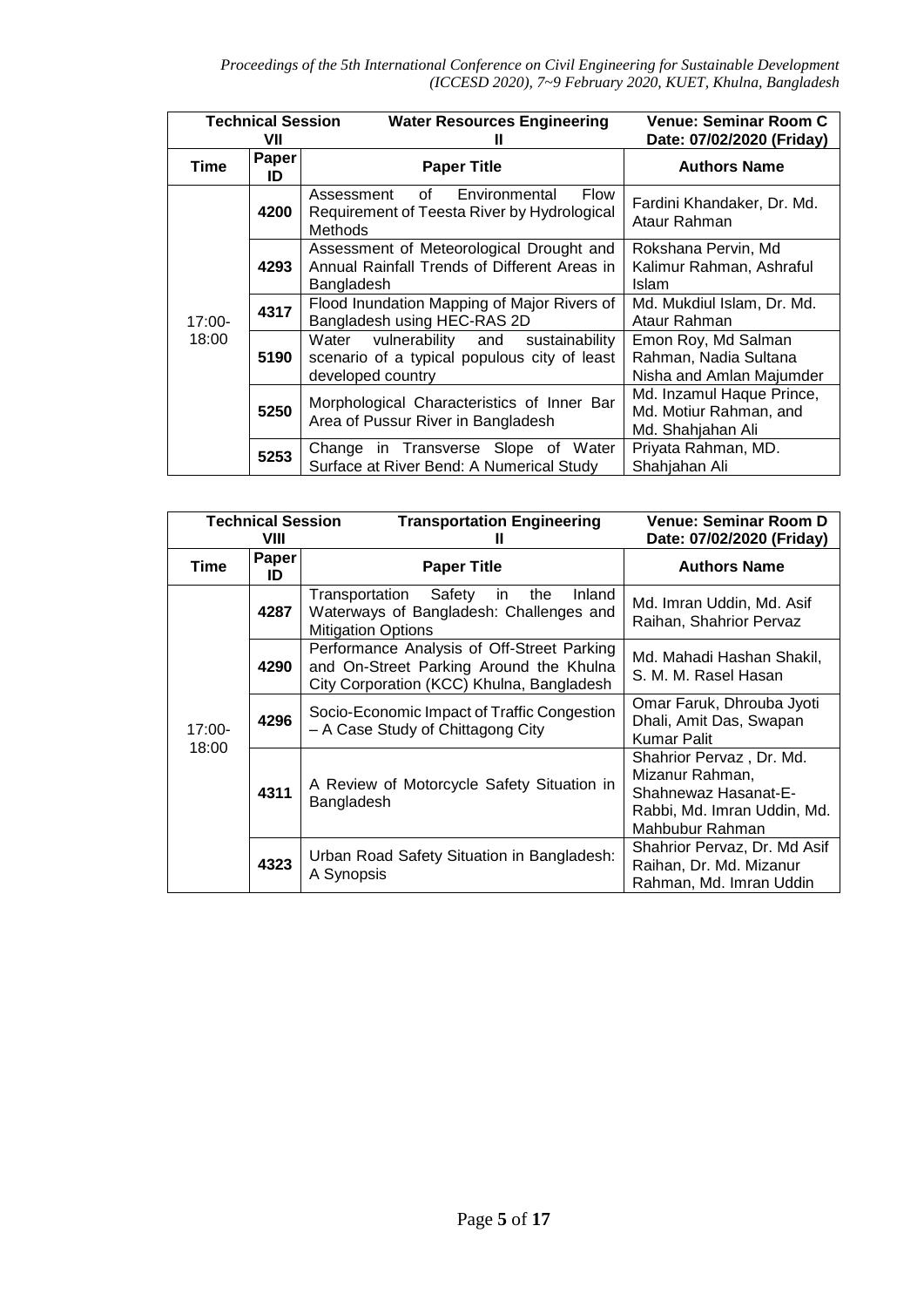| <b>Technical Session</b><br>IX |             | <b>Environmental Engineering</b><br>Ш                                                                        | <b>Venue: Seminar Room A</b><br>Date: 07/02/2020 (Friday)                                                                   |
|--------------------------------|-------------|--------------------------------------------------------------------------------------------------------------|-----------------------------------------------------------------------------------------------------------------------------|
| <b>Time</b>                    | Paper<br>ID | <b>Paper Title</b>                                                                                           | <b>Authors Name</b>                                                                                                         |
| $18:15-$<br>19:20              | 4308        | Assessment of Indoor Air Quality at Selected<br>Schools along CUET to Bahaddarhat road in<br>Chattogram      | Md. Arif Hossen, Dr. Asiful<br>Hoque, Md. Shafiul Lah<br>Khan, S.M. Tanvir                                                  |
|                                | 4314        | Water Supply, Sanitation System and Water-<br>Borne Diseases of Slum Dwellers of<br>Bastuhara Colony, Khulna | Pranta Roy, Md. Ashik<br>Ahmed, Md. Sajedul Islam,<br>Dr. Md. Abul Kalam Azad,<br>Dr. Md. Saiful Islam, Md.<br>Rezaul Islam |
|                                | 4341        | Particulate Matter Concentration Emitted<br>from Heterogeneous Traffic Near Urban<br>Roadways in Khulna City | Md Emran, Jobaer Ahmed<br>Saju, Quazi Hamidul Bari                                                                          |
|                                | 4380        | An Assessment on Water Quality of The<br>Ichamati River and Its Impacts on Livelihood<br>of Pabna City       | Sabrina Rashid Sheonty,<br>Nazeat Amin Iqra                                                                                 |
|                                | 4407        | Application of a polymer in drinking water<br>treatment: A Case Study                                        | Md. Serajuddin, Md. Aktarul<br>Islam Chowdhury, Md.<br>Mahmudul Haque, Md.<br><b>Ehteshamul Haque</b>                       |
|                                | 5211        | Application of Bio Coagulant on Drinking<br><b>Water Treatment</b>                                           | Md. Shakhawath alam and<br>Sk. Md. Imdadul Islam                                                                            |

| <b>Technical Session</b><br>x |             | <b>Structural Engineering</b>                                                                                                               | <b>Venue: Seminar Room B</b><br>Date: 07/02/2020 (Friday)                   |
|-------------------------------|-------------|---------------------------------------------------------------------------------------------------------------------------------------------|-----------------------------------------------------------------------------|
| Time                          | Paper<br>ID | <b>Paper Title</b>                                                                                                                          | <b>Authors Name</b>                                                         |
|                               | 4269        | Seismic Behavior of Concrete Bridge Piers of<br><b>Different Dimensions</b>                                                                 | Ahmed Farhan Ahnaf<br>Siddique, Dr. Tahsin Reza<br>Hossain                  |
|                               | 4368        | Rheological and Mechanical Properties of<br>Recycled Waste Glass Concrete as Partial<br>Replacement of Fine Aggregate                       | Md. Saeid Ebna Maleque,<br>Md. Mizanur Rahaman, Md.<br>Habibur Rahman Sobuz |
|                               | 4455        | Lateral Live Load Distribution Factors of a<br><b>Curved Composite Bridge</b>                                                               | M. Hossain, M. B. Zisan, P.<br>K. Das                                       |
| $18:15-$<br>19:20             | 4527        | Experimental Investigation on Mechanical<br>Properties of Naturally Corroded Steel Bars                                                     | Matiur Rahman Raju, Amel<br>Cato, Ignasi Fernandez                          |
|                               | 5268        | Performance<br>of<br>Mortar<br>Incorporating<br>Partial<br>Waste Powder<br>Ceramic<br>as<br><b>Replacement of Cement</b>                    | S.M. Shaik-ul-Karim,<br>Shafkat Ahmed and Ismail<br>Saifullah               |
|                               | 5280        | Impact on Physical, Mechanical and<br>Functional Properties of Autoclaved Aerated<br>Concrete with Aluminium and Autoclaving<br>Temperature | Mohei Menul Islam,<br>Muhammad Harunur Rashid<br>and Md. Aqib Muntasir      |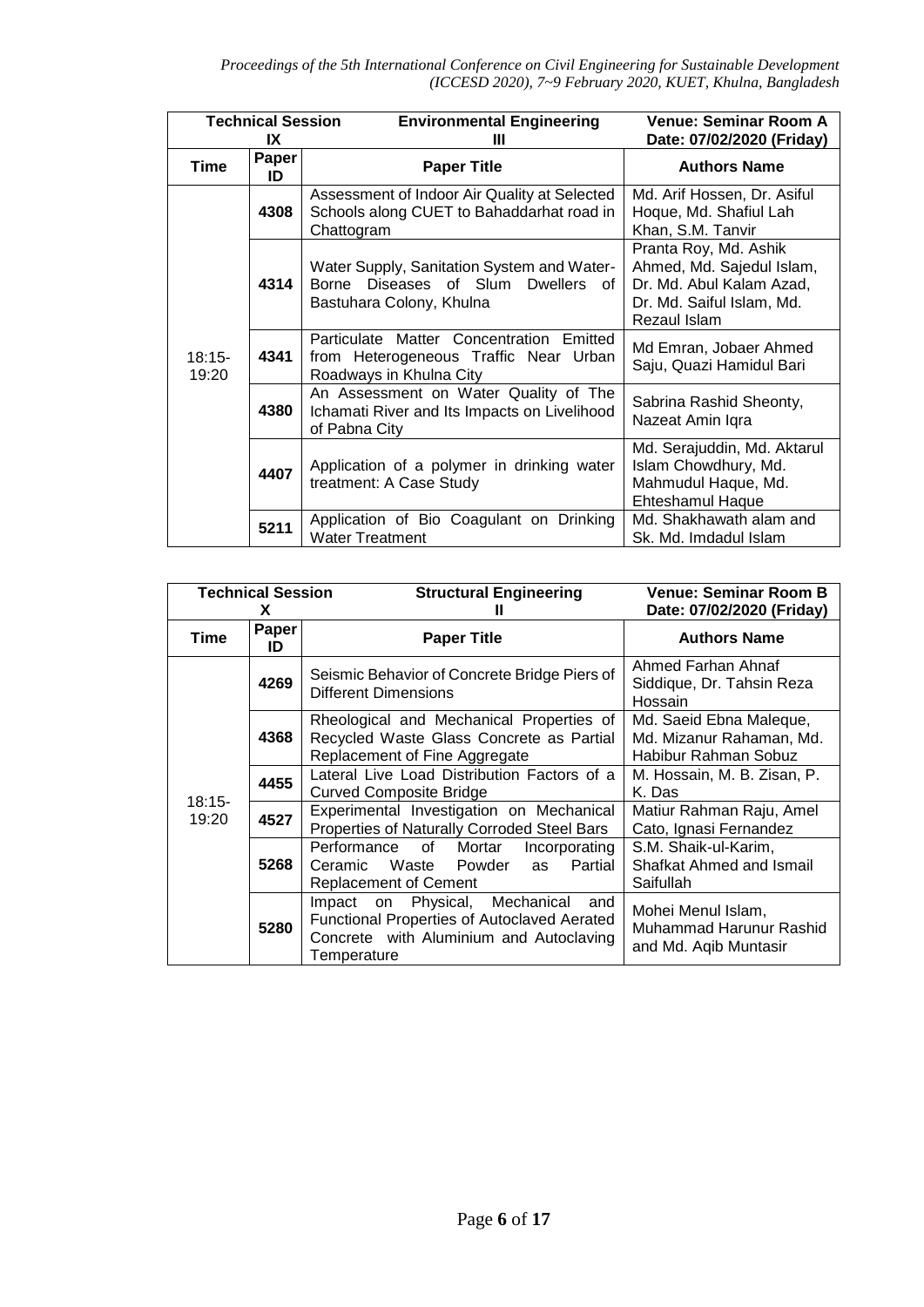| <b>Technical Session</b> |             | <b>Water Resources Engineering</b>                                                                                                                            | Venue: Seminar Room C                                           |
|--------------------------|-------------|---------------------------------------------------------------------------------------------------------------------------------------------------------------|-----------------------------------------------------------------|
|                          | ХI          | Ш                                                                                                                                                             | Date: 07/02/2020 (Friday)                                       |
| <b>Time</b>              | Paper<br>ID | <b>Paper Title</b>                                                                                                                                            | <b>Authors Name</b>                                             |
| $18:15-$<br>19:20        | 4374        | Establishment of Rainfall Intensity-Duration-<br>Frequency curves of Khulna                                                                                   | Sabrina Rashid Sheonty, G<br>M Tarekul Islam                    |
|                          | 4383        | A Study on Pattern Identification of Bank<br>Shifting Around Padma-Upper<br>Meghna<br>Confluence using Multi-Temporal Satellite<br>Images                     | Faria Nur, Mohammad<br>Mostafa Ali                              |
|                          | 4386        | Numerical Modelling for Planning<br>and<br>Hydraulic Design of Road and Associated<br>Road Structures in Complex Physical and<br><b>Hydrological Settings</b> | Pintu Kanungoe, Abdullah Al<br>Imran                            |
|                          | 4416        | Sustainable Sediment Management in a<br>Selected Beel in South-West Region of<br>Bangladesh                                                                   | Md. Monirul Islam, Umme<br>Kulsum Navera, Md.<br>Rezanur Rahman |
|                          | 4422        | Estimation of Groundwater Recharge for<br>Selected Urban Areas of Bangladesh using<br><b>Water Table Fluctuation Method</b>                                   | Rifat Talha Khan, Pollen<br>Chakma                              |
|                          | 4437        | Linear Stability Analysis of Coral Bed                                                                                                                        | Kaniz Farzana Rupa, Md.<br>Jahir Uddin                          |

| <b>Technical Session</b><br>XII |             | <b>Transportation Engineering</b><br>Ш                                                                                                                      | Venue: Seminar Room D<br>Date: 07/02/2020 (Friday)                                             |
|---------------------------------|-------------|-------------------------------------------------------------------------------------------------------------------------------------------------------------|------------------------------------------------------------------------------------------------|
| Time                            | Paper<br>ID | <b>Paper Title</b>                                                                                                                                          | <b>Authors Name</b>                                                                            |
| $18:15-$<br>19:20               | 4332        | Achieving Operational Efficiency Through<br>Integration of Non-Motorized Vehicle with<br>Improved Bus System in Heterogeneous<br>Traffic Condition of Dhaka | Swagata Dasgupta,<br>Moazzem Hossain                                                           |
|                                 | 4335        | Sensitivity Analysis of HDM-4 in Bangladesh                                                                                                                 | Md. Mizanur Rahman,<br>Mithila Hasan, Jhara<br><b>Bhowmik</b>                                  |
|                                 | 4350        | Evaluation of Roundabout<br>Performance<br>Intersections in Dhaka Metropolitan City,<br>Bangladesh                                                          | Noshin Saiyara Ahmad,<br>Quazi Sazzad Hossain                                                  |
|                                 | 4356        | Evaluating the Level of Traffic Congestion at<br>Goalando More Intersection in Rajbari                                                                      | Md. Anwar Hossain,<br>Muhammad Lukman Husain,<br>Md. Sazzat Ahammad<br>Himel, Md. Ekhlas Uddin |
|                                 | 4359        | On Street Parking Effects on Roadway<br>Capacity and Parking Facility Based on<br>Demand and Supply                                                         | Md. Anwar Hossain,<br>Muhammad Lukman Husain,<br>Md. Sazzat Ahammad<br>Himel, Md. Ekhlas Uddin |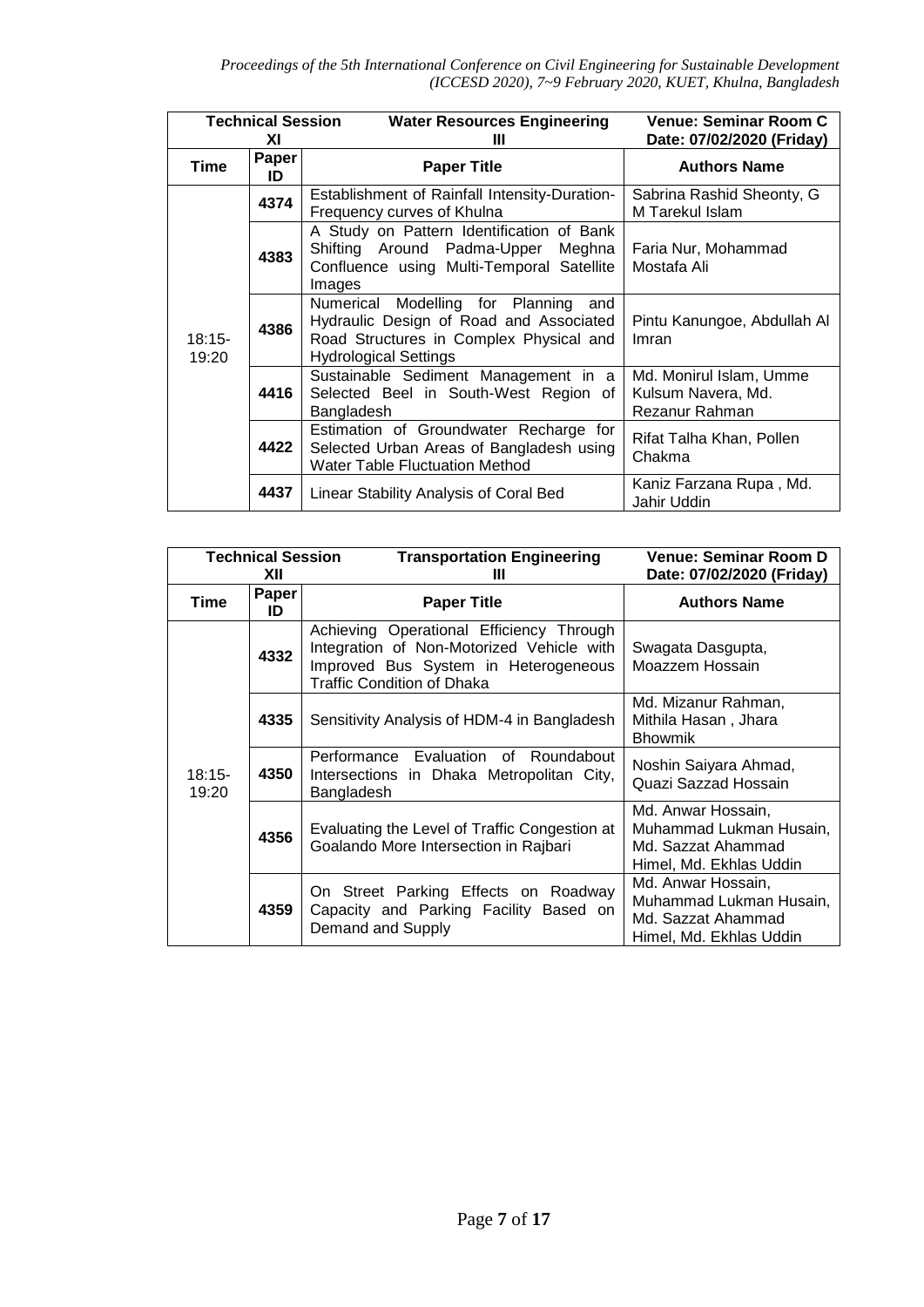### **CONFERENCE PROGRAM**

#### **DAY-2: February 08, 2020, Saturday**

| <b>Technical Session</b><br>XIII |             | <b>Environmental Engineering</b><br>IV                                                                                                | Venue: Seminar Room A<br>Date: 08/02/2020 (Saturday)                  |
|----------------------------------|-------------|---------------------------------------------------------------------------------------------------------------------------------------|-----------------------------------------------------------------------|
| Time                             | Paper<br>ID | <b>Paper Title</b>                                                                                                                    | <b>Authors Name</b>                                                   |
| 09:00-<br>10:00                  | 4443        | Statistical and GIS Based Analysis of<br>Physicochemical Parameters of Ground<br>Water Samples around Rajbandh Dumping<br><b>Site</b> | Md. Refat Hossain, Dr. Kh.<br>Mahbub Hassan                           |
|                                  | 4449        | Municipal Wastewater Treatment<br>using<br>Natural Adsorbent<br>Raishahi<br>City<br>in<br>Corporation                                 | Md.Zahid Hassan, Dr.<br>Anupam Chowdhury, Dr.<br>Md. Kumruzzaman      |
|                                  | 4467        | Assessment of Seasonal Water Quality<br>Variations of Highly Polluted Rivers in<br>Bangladesh using FEWS<br>Bangladesh<br>System      | Sifat Azad Papry, Dr.<br>Muhammad Ashraf Ali                          |
|                                  | 4284        | Spatial & Temporal Assessment<br>of<br>Groundwater Quality of Central Dhaka for<br><b>Drinking Purpose</b>                            | Wasif Bin Mamoon, Dr.<br>Anika Yunus                                  |
|                                  | 5238        | Assessment of Particulate Matter and Noise<br>Pollution at Different Road Intersections in<br>Khulna City                             | Md. Abdus Satter, Jobaer<br>Ahmed Saju and Md. Saiful<br><b>Islam</b> |
|                                  | 5226        | Assessment of Water Quality in an Urban<br>River using Pollutant Load Concept                                                         | Sadia Afrin, Khondoker<br>Mahbub Hassan                               |

|                   | <b>Technical Session</b><br>XIV | <b>Structural Engineering</b><br>Ш                                                                                                                      | Venue: Seminar Room B<br>Date: 08/02/2020 (Saturday)                                                |
|-------------------|---------------------------------|---------------------------------------------------------------------------------------------------------------------------------------------------------|-----------------------------------------------------------------------------------------------------|
| <b>Time</b>       | Paper<br>ID                     | <b>Paper Title</b>                                                                                                                                      | <b>Authors Name</b>                                                                                 |
| $09:00-$<br>10:00 | 4566                            | Experimental Study of Fiber Reinforced<br>Concrete using Metallic and Non-Metallic<br><b>Fibers</b>                                                     | Shah Newaz Aftab, Chaity<br>Karmakar, Hasan<br>Mohammod Zakaria, Sristi<br>Das Gupta                |
|                   | 4584                            | Study<br>Impacts,<br>Construction<br>on<br>A<br>Overcomes of Padma<br>Challenges<br>and<br>Multipurpose Bridge, Bangladesh                              | Md. Munirul Islam, A. S. M.<br>Fahad Hossain, S. M.<br>Abbas, Sadia Silvy, Md.<br>Sayeed Hasan      |
|                   | 4590                            | Influence of tire chips size on the durability<br>behavior of rubberized concrete                                                                       | Afroja Sultana, Md.<br>Roknuzzaman, Md. Belal<br>Hossain, Abdullah Al<br>Shourov                    |
|                   | 4596                            | Modeling<br>Analytical<br>for<br>Constitutive<br>of<br>Ultra-High-Performance<br>Relationship<br>Fiber Reinforced Concrete with Varying<br><b>Sizes</b> | Arafat Alam, Md. Habibur<br>Rahman Sobuz                                                            |
|                   | 4641                            | Seismic<br>Vulnerability<br>A<br>Study<br>on<br>Assessment of Buildings of a Selected Area<br>in Dhaka South City Corporation by RVS<br>Method          | Md. Hisamuzzaman, Fazle<br>Azim Saif, Muhaiminul<br>Ahmed Faisal, Pialy Biswas,<br>Md. Saiful Islam |
|                   | 4305                            | Structural strength and behavior of Profiled<br>Steel Sheet- Concrete Composite Slab                                                                    | S. M. Zahurul Islam, Bulbul<br>Ahmed, Abu Sayed Md.<br>Mahbub, Md. Jayed<br>Siddique                |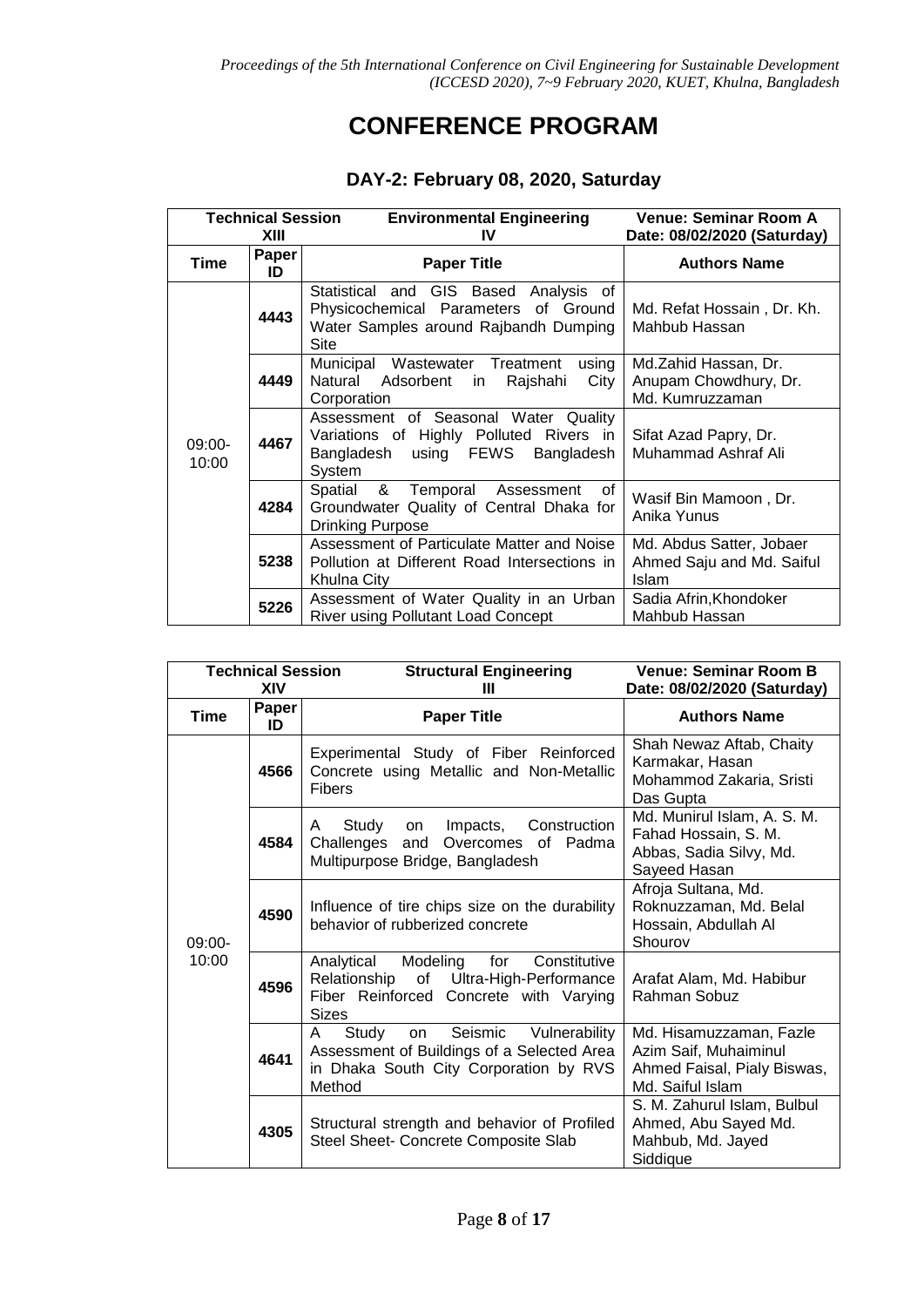| <b>Technical Session</b><br>XV |             | <b>Construction Engineering and</b><br><b>Management</b>                                                                                        | Venue: Seminar Room C<br>Date: 08/02/2020 (Saturday)                                            |
|--------------------------------|-------------|-------------------------------------------------------------------------------------------------------------------------------------------------|-------------------------------------------------------------------------------------------------|
| <b>Time</b>                    | Paper<br>ID | <b>Paper Title</b>                                                                                                                              | <b>Authors Name</b>                                                                             |
| $09:00-$<br>10:00              | 4362        | Factors Affecting Delay and Safety on<br>Construction Projects in Bangladesh                                                                    | Tamim Adnan, Md Saeid<br>Ebna Maleque, Md. Shah<br>Jamal, Md. Habibur Rahman<br>Sobuz           |
|                                | 4440        | Development of Sustainable and Low-Cost<br>Jute-Polyester Composite:<br>Applicability<br>assessment in housing sector                           | Sharaban Tohora, Subrata<br>Chandra Das, Mubarak<br>Ahmad Khan                                  |
|                                | 4716        | of<br>of<br>Safety<br>Measurement<br>Degree<br>Implementation at Various Construction<br>Developing<br>Sites in a<br>Country Like<br>Bangladesh | Md. Hamidul Islam, Md.<br>Mehrab Hossain, Md. Nurul<br>Islam                                    |
|                                | 4812        | A Case Study to Find Out the Possibility of<br>using Recycled Brick Aggregate of Natore<br>Area for Low Strength Structure                      | A.T.M. Rakibul Hassan, Dr.<br>Md. Mahmudur Rahman,<br>Md. Jewel Rana, Md.<br>Moniruzzaman Akash |
|                                | 4932        | Affecting the<br>Factors<br>Construction<br>Productivity in the Context of Khulna city of<br>Bangladesh                                         | Md. Farhad Hossain Rakib,<br>Sujan Howlader, Mizanoor<br>Rahman                                 |
|                                | 5088        | Crisis Management in the Construction<br>Industry of Jashore City in Bangladesh                                                                 | Md. Nurul Islam and Md.<br>Hamidul Islam                                                        |

| <b>Technical Session</b><br>XVI |             | <b>Transportation Engineering</b><br>IV                                                                                                                               | Venue: Seminar Room D<br>Date: 08/02/2020 (Saturday)             |
|---------------------------------|-------------|-----------------------------------------------------------------------------------------------------------------------------------------------------------------------|------------------------------------------------------------------|
| Time                            | Paper<br>ID | <b>Paper Title</b>                                                                                                                                                    | <b>Authors Name</b>                                              |
| $09:00-$<br>10:00               | 4491        | Impact of Ride-sharing on Public Transport in<br>Dhaka City: An Exploratory Study                                                                                     | Mostari Jahan Heme, Atiya<br>Anika, Sk. Md. Mashrur              |
|                                 | 4560        | Traffic Noise and Its Effects on Human<br>Health and Behavior in Some Selected<br>Intersections of Khulna City                                                        | G.M.Towhidul Islam, Md.<br>Ariful Islam, Soykat Hassan<br>Sabui  |
|                                 | 4629        | A Comparative Study on Fly Ash, Bagasse<br>Ash and Rice husk Ash using as a Sub-<br>Grade Material in Expansive Soil                                                  | Md.Farhadur Rahman, GM<br>Harun-Or-Rashid, Abu<br>Bakar Siddique |
|                                 | 4638        | Assessing the Performance of Flyovers in<br>Chittagong City                                                                                                           | S. M. Rahat Rahman, Md.<br>Shahid Mamun and Ahad<br>Ullah        |
|                                 | 4644        | Setting of Optimum Signal Timing using<br>Vissim Software to Improve the Existing<br>Traffic Operating Condition of T and Four<br>Leg Intersection of Chittagong City | S. M. Rahat Rahman, Md.<br>Shahid Mamun and Ahad<br>Ullah        |
|                                 | 5073        | An Explorative Study on Students using<br>Bicycle in Khulna City                                                                                                      | Md Rashid Sahriar, Md.<br>Tanvir Hossain                         |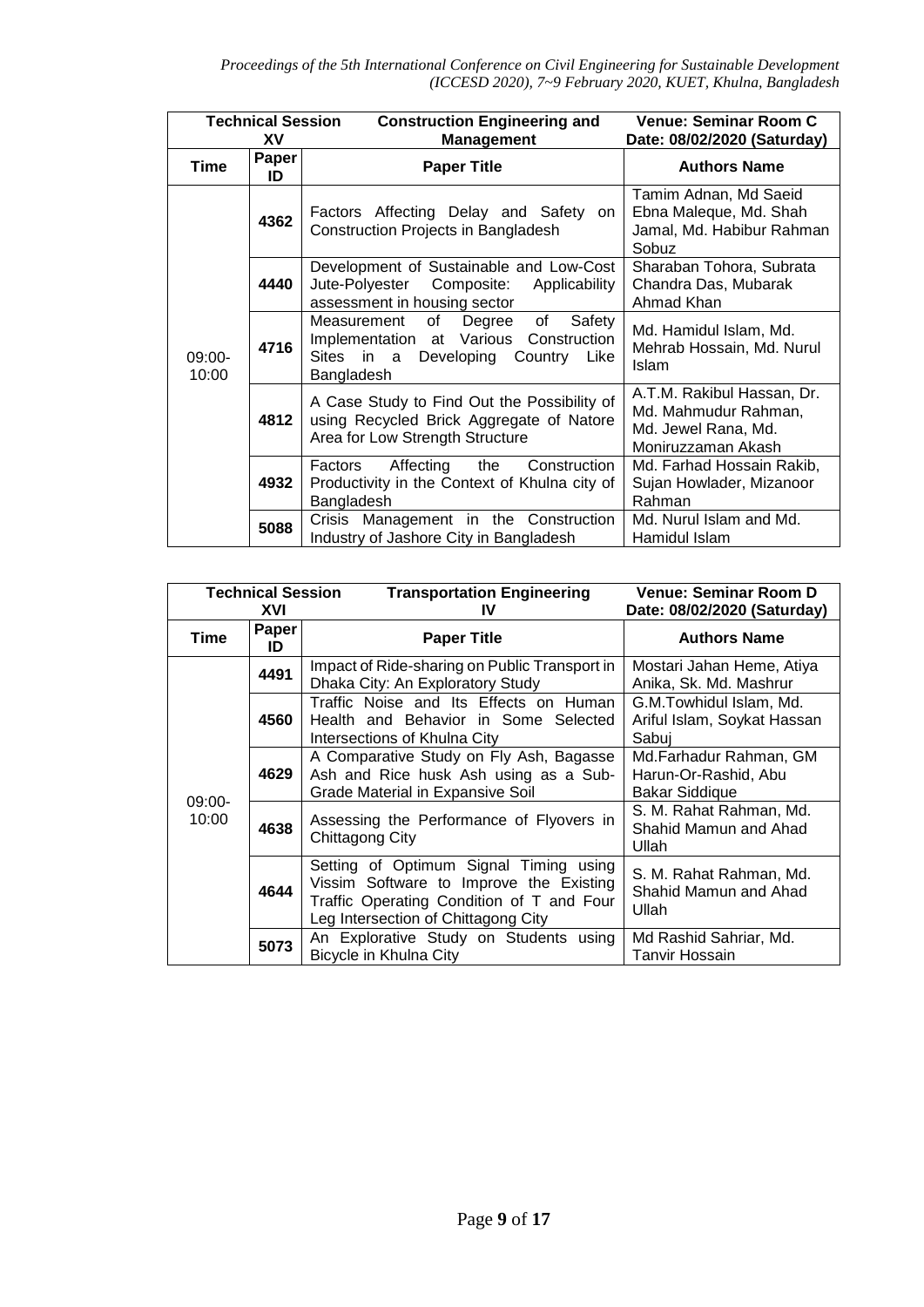|                   | <b>Technical Session</b><br>XVII | <b>Environmental Engineering</b><br>v                                                                                               | Venue: Seminar Room A<br>Date: 08/02/2020 (Saturday)                                                         |
|-------------------|----------------------------------|-------------------------------------------------------------------------------------------------------------------------------------|--------------------------------------------------------------------------------------------------------------|
| <b>Time</b>       | Paper<br>ID                      | <b>Paper Title</b>                                                                                                                  | <b>Authors Name</b>                                                                                          |
| $11:20-$<br>12:20 | 4503                             | Removal<br>Nitrogen<br>οf<br>Excessive<br>and<br>Phosphorus<br>Urban<br>from<br>Content<br>Wastewater using Local Microalgal Bloom  | Sumaiya Nusrat Chaitee,<br>Rudra Protap Biswas, Md.<br>Faruque Miah, Md. Imran<br>Kabir                      |
|                   | 4515                             | Impacts of Relocation of Tannery Industries<br>on the River System of Dhaka                                                         | Rodoshi Ahmed, Ishraq<br>Faruk, Sadia Marjia<br>Ferdous, Muhtashim Rafiq<br>Chowdhury, Dr. Rowshan<br>Mamtaz |
|                   | 4518                             | Impacts of Brickfields on Environment and<br>Assessment of Environmental Laws: A Case<br>Study of Pabna Sadar Upazila in Bangladesh | Ayesha Siddika, Ritu Saha,<br>KH. Zubiada Gulshan,<br>Farhana Tanvin, Md. Sohel<br>Rana                      |
|                   | 4557                             | Quality Assessment of Water using Water<br>Quality Index Method: A Case Study on the<br>Old Brahmaputra River, Jamalpur Segment.    | Mahfuzur Rahman, S.M.<br>Rabib Shahriar, Shahria<br>Hasan, Md. Titumir Hasan                                 |
|                   | 4599                             | Investigation of Bio Gas Generation from<br>Kitchen Waste of BUET Chattri Hall                                                      | Nishat Tasnim, Nayeema<br>Jahan Sumya, Dr. Md. Abdul<br>Jalil                                                |
|                   | 4602                             | Water Quality Index (WQI) of Shitalakshya<br>Power<br>Station,<br>Haripur<br>River<br>near<br>Narayanganj, Bangladesh               | Rumman Mowla<br>Chpwdhury, Adib Ashhab<br>Ankon, Md. Kamruzzaman<br>Shuvo, Md. Samsul Arefin                 |

| <b>Technical Session</b><br>XVIII |             | <b>Structural Engineering</b><br>IV                                                                                       | Venue: Seminar Room B<br>Date: 08/02/2020 (Saturday)                                                                 |
|-----------------------------------|-------------|---------------------------------------------------------------------------------------------------------------------------|----------------------------------------------------------------------------------------------------------------------|
| Time                              | Paper<br>ID | <b>Paper Title</b>                                                                                                        | <b>Authors Name</b>                                                                                                  |
| $11:20 -$<br>12:20                | 4722        | Comparative Study on Lateral<br>A<br>Load<br>Analysis by using ETABS Considering Two<br><b>Different Versions of BNBC</b> | Md Imran Islam Rabbi,<br>Simoom Sadik                                                                                |
|                                   | 4788        | Effects of Rice Husk in Clay Blocks                                                                                       | Shegufta Zahan Sumaiya,<br>Sanzida Akter, Dr. Raquib<br>Ahsan                                                        |
|                                   | 5235        | Non-Fired Building Block using Industrial<br>Wastes                                                                       | Sudipta Sarker, G. M.<br>Sadiqul Islam, Monower<br>Sadique and Ali Abdul<br>hussein Shubbar                          |
|                                   | 5265        | Performance of Concrete Under Elevated<br>Temperature                                                                     | Md. Arifuzzaman, Md. Maruf<br>Molla and Muhammad<br>Harunur Rashid                                                   |
|                                   | 5271        | Influence of Mixing Water Temperature on<br><b>Compressive Strength of Cement Grout</b>                                   | Md. Maruf Molla, Md Anisur<br>Rahman, Md. Akhtar<br>Hossain, Muhammad<br>Harunur Rashid, Nazifa Zia,<br>Firoz Mahmud |
|                                   | 5223        | Performance of Concrete in Fire with Partial<br>Replacement of Cement with Waste Ceramic<br>Powder                        | Fazle Rabbi Rahik, Anindya<br>Saha Antu and H.M. Iqbal<br>Mahmud                                                     |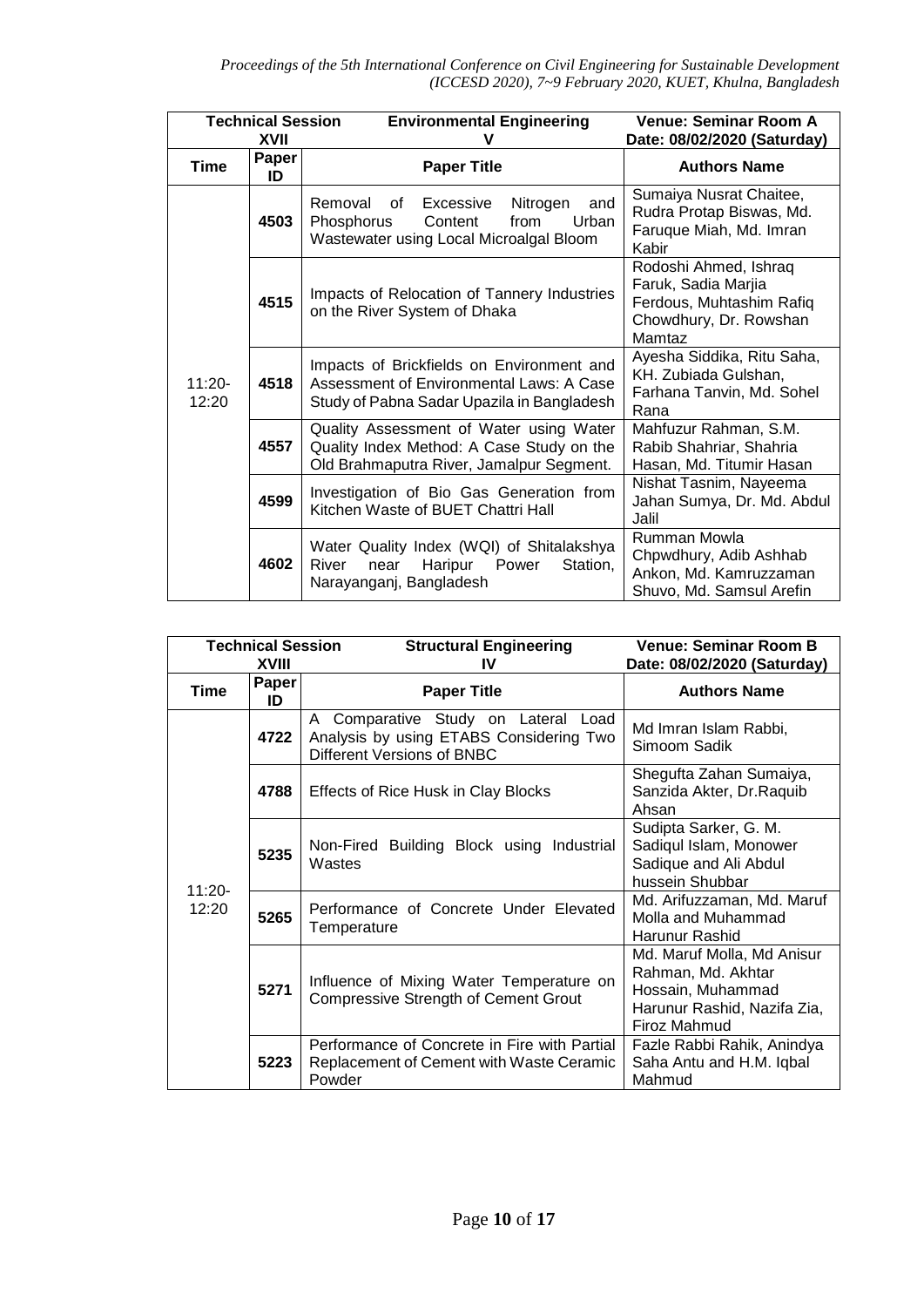|                    | <b>Technical Session</b><br>XIX | <b>Water Resources Engineering</b><br>IV                                                                                                                                  | Venue: Seminar Room C<br>Date: 08/02/2020 (Saturday)                            |
|--------------------|---------------------------------|---------------------------------------------------------------------------------------------------------------------------------------------------------------------------|---------------------------------------------------------------------------------|
| <b>Time</b>        | Paper<br>ID                     | <b>Paper Title</b>                                                                                                                                                        | <b>Authors Name</b>                                                             |
| $11:20 -$<br>12:20 | 4458                            | Simulating Flood Risk due to Climate<br>Change in the Padma River System using<br>the 2D HEC-RAS Model                                                                    | Subir Biswas, Mohammad<br>Shahjahan Mondal, Md.<br>Rashedul Islam               |
|                    | 4470                            | How Much Value Do People Place on<br>Conserving the Coastal Freshwater Wetland<br>in Bangladesh?                                                                          | Muhammad Mainuddin<br>Patwary, Md. Al Amin, Sadia<br>Ashraf, Faysal Kabir Shuvo |
|                    | 4563                            | Historical Flood<br>Inundation Studies<br>at -<br>Several Important Locations of Dhaka City<br>Dhaka<br>Mass<br>under<br>Rapid<br>Transit<br>Development Project Line - 1 | Md. Rashedul Islam, Dr.<br>Mohammad Shahjahan<br>Mondal, Subir Biswas           |
|                    | 4662                            | Influence of Vertical Plates<br>on Force<br>Coefficients of Square Cylinder by Numerical<br>Simulation                                                                    | Md. Naimul Haque                                                                |
|                    | 4692                            | Application of Hydrological Methods to<br>Assess the Environmental Flow of Gorai<br>River in Bangladesh                                                                   | Md.Mahmudul Hasan, Md.<br>Shahjahan Ali                                         |
|                    | 4710                            | Performance of Geo Bag and Cement<br>Concrete Block to Protect Right Bank of<br>Padma River at Shariatpur District                                                        | Kazi Furkan Hossain, Md.<br>Jahir Uddin                                         |
|                    | 4914                            | Prediction of Groundwater Level<br>using<br>Artificial Neural Network and Multivariate<br>Time Series Models                                                              | Md. Abrarul Hoque and<br>Sajal Kumar Adhikary                                   |

| <b>Technical Session</b><br>XX. |             | <b>Transportation Engineering</b><br>v                                                                                | <b>Venue: Seminar Room D</b><br>Date: 08/02/2020 (Saturday)                         |
|---------------------------------|-------------|-----------------------------------------------------------------------------------------------------------------------|-------------------------------------------------------------------------------------|
| Time                            | Paper<br>ID | <b>Paper Title</b>                                                                                                    | <b>Authors Name</b>                                                                 |
| $11:20 -$<br>12:20              | 5094        | A Typological Analysis on The Strategies of<br>Bus Priority Lanes on City Streets: A<br>Recommendation for Bangladesh | Tasnuva, S., Rahman,<br>Farzana, Bayen, A. R.,<br>Ahmed, J., Kulsum, U.,<br>Roy, C. |
|                                 | 5097        | Feasibility Study of Mass Rail Transit on<br>Existing Rail Lines in Chattogram City                                   | Jewel Rana Palit                                                                    |
|                                 | 5106        | Pedestrian<br>Assessing<br>Safety<br>in.<br>Consideration of Existing Pedestrian<br><b>Facilities</b>                 | Dr. Farzana Rahman, Steve<br>Evan Halder, Kazi Safiqul<br>Islam                     |
|                                 | 5130        | Performance Evaluation of Waste Tiles in<br><b>Flexible Pavement Construction</b>                                     | S. A. Chowdhury, A. I.<br>Sumon, B. Ahmed, M. A.<br>Sobhan                          |
|                                 | 5241        | Overview of The Highway Crashes in<br>Bangladesh                                                                      | Dr. Md. Mazharul Hoque,<br>Shahrior Pervaz, Abdullah Al<br>Nur Ashek                |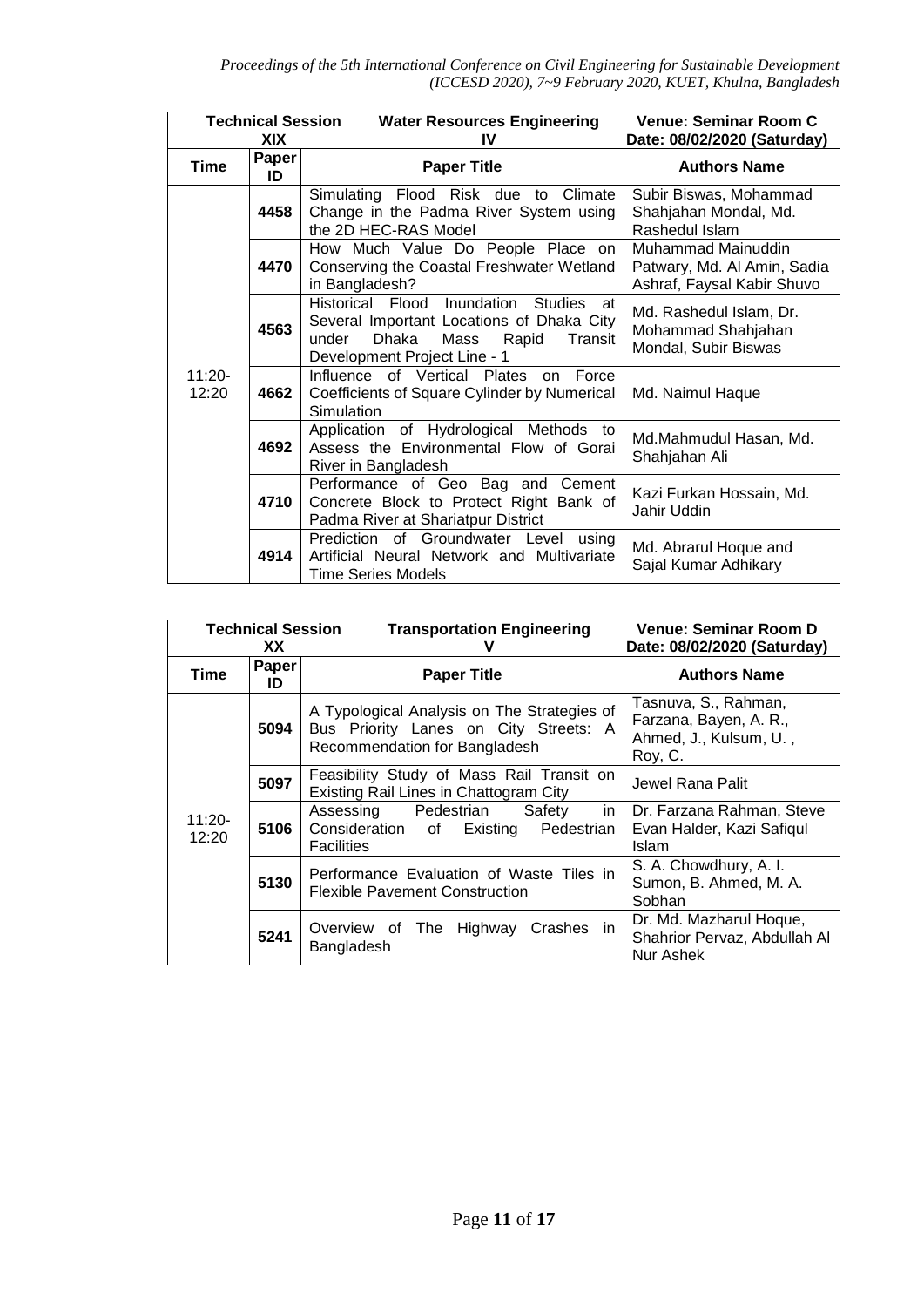| <b>Technical Session</b> |             | <b>Environmental Engineering</b>                                                                                                          | Venue: Seminar Room A                                                                      |
|--------------------------|-------------|-------------------------------------------------------------------------------------------------------------------------------------------|--------------------------------------------------------------------------------------------|
|                          | XXI         | VI                                                                                                                                        | Date: 08/02/2020 (Saturday)                                                                |
| Time                     | Paper<br>ID | <b>Paper Title</b>                                                                                                                        | <b>Authors Name</b>                                                                        |
| $12:20-$<br>13:20        | 4656        | Feasibility Study of Waste to Energy<br>Conversion from Municipal Solid Waste in<br>Charlotte-Mecklenburg<br>County,<br>North<br>Carolina | Sk Faisal Kabir, Livingstone<br>Dumenu, Md Shams Al Rifat                                  |
|                          | 4677        | Study on The Solids and Cod Removal of<br>Shrimp Processing Wastewater Through a<br>Slow Sand Filter in Khulna                            | Pronab Kumar Debnath,<br>Quazi Hamidul Bari, Subinoy<br>Biswas Nayan, Jobaer<br>Ahmed Saju |
|                          | 4686        | Performance Study of Pilot-Scale Anaerobic-<br>Aerobic Filter System for Faecal Sludge<br>Treatment                                       | Subinoy Biswas Nayan,<br>Quazi Hamidul Bari, Pronab<br>Kumar Debnath, Jobaer<br>Ahmed Saju |
|                          | 4689        | A Study on Medical Waste Management<br>Scenario of Badda Thana                                                                            | Piash Saha, Aminul Islam                                                                   |
|                          | 4719        | Oxidizers effect on sulfide removal from hair<br>dissolving liming wastewater in tannery                                                  | Md. Abul Hashem, Mst.<br>Nazmin Zaman Khan,<br>Protima Roy                                 |
|                          | 5154        | Assessment of the Environmental Quality of<br>Sitakunda Ship Breaking Yard                                                                | M. T. H. Tuhin, B. Basak, M.<br>R. Karim, N. Chowdhury, A.<br>Hoque                        |

| <b>Technical Session</b><br>XXII |             | <b>Structural Engineering</b>                                                                                                                                                                                                                                                                                                                               | Venue: Seminar Room B<br>Date: 08/02/2020 (Saturday)                                          |
|----------------------------------|-------------|-------------------------------------------------------------------------------------------------------------------------------------------------------------------------------------------------------------------------------------------------------------------------------------------------------------------------------------------------------------|-----------------------------------------------------------------------------------------------|
| Time                             | Paper<br>ID | <b>Paper Title</b>                                                                                                                                                                                                                                                                                                                                          | <b>Authors Name</b>                                                                           |
|                                  | 4944        | Mechanical<br>Behavior<br>Concrete<br>of<br>Incorporating Recycled Plastic Bottle Fibers                                                                                                                                                                                                                                                                    | Md. Rashedul Haque, Md.<br>Shakil Mostafa, Sujit Kumar<br>Sah                                 |
|                                  | 4995        | Behavior of Mortar Incorporate with Fly Ash<br>and Stone Dust Curing in Saline Water                                                                                                                                                                                                                                                                        | Iffat Haq, Nur-E-Jannat<br>Pollen                                                             |
| $12:20 -$<br>13:20               | 5040        | Thermal Degradation of Enamel Paint<br><b>Coating on Cement Plaster</b>                                                                                                                                                                                                                                                                                     | Samiul Kaiser, M. S. Kaiser                                                                   |
|                                  | 5046        | Experimental Investigation on<br>Thermal<br>Performance<br>of the contract of the contract of the contract of the contract of the contract of the contract of the contract of the contract of the contract of the contract of the contract of the contract of the contract of the contrac<br>Cement<br>Plaster<br><b>Incorporating Insulating Materials</b> | Al-Ishmam, Md. Mahfuzur<br>Rahman                                                             |
|                                  | 5274        | Powder<br>Performance of Waste<br>Glass<br>Concrete Subjected To Fire                                                                                                                                                                                                                                                                                       | Md. Khaliqul Bari, Ismail<br>Saifullah, Abdullah-Al-<br>Taharat and Md. Abir<br>Hossan        |
|                                  | 5277        | Steel-<br>Performance<br>Flexural<br>of<br>Polypropylene Hybrid Fiber<br>Reinforced<br>Concrete Beam: Experimental Investigations                                                                                                                                                                                                                           | Khandokar, Bakhtiar<br>Rahman, Ismail Saifullah,<br>S.M. Shaik-ul-Karim, and<br>Shafkat Ahmed |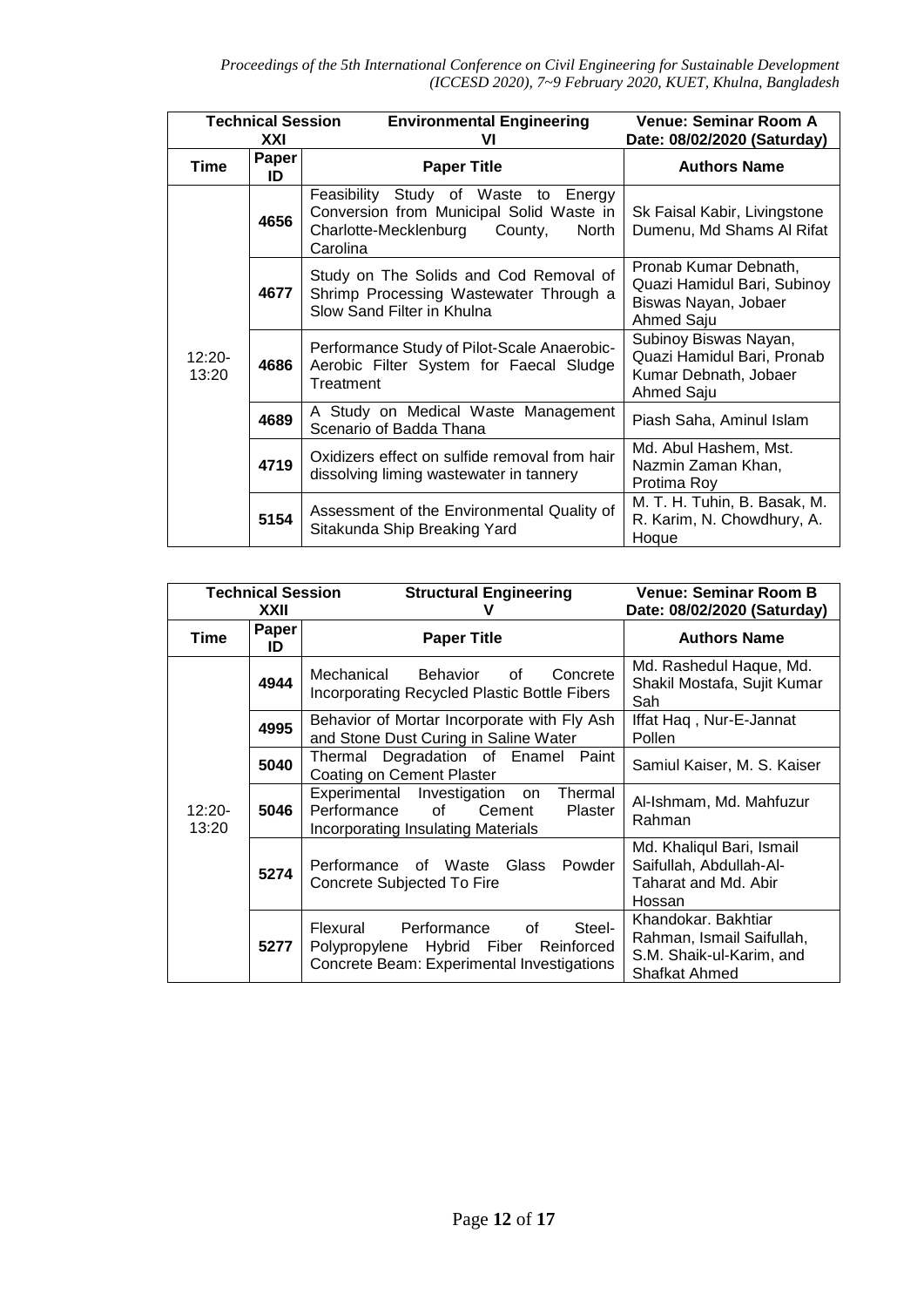| <b>Technical Session</b><br><b>XXIII</b> |             | <b>Environmental Engineering</b><br>VII                                                                                                  | <b>Venue: Seminar Room C</b><br>Date: 08/02/2020 (Saturday)                                     |
|------------------------------------------|-------------|------------------------------------------------------------------------------------------------------------------------------------------|-------------------------------------------------------------------------------------------------|
| Time                                     | Paper<br>ID | <b>Paper Title</b>                                                                                                                       | <b>Authors Name</b>                                                                             |
|                                          | 5193        | Characterization of Urban Storm Water<br><b>Quality for Different Land Uses</b>                                                          | Anupam Chowdhury, Protik<br>Chakraborty, Tamanna<br>Tanjum                                      |
|                                          | 5208        | Color Removal from Industrial Wastewater<br>by Adsorption using Banana Leaves Ash                                                        | Rabee Islam and Md.<br>Niamul Bari                                                              |
| $12:20 -$<br>13:20                       | 5145        | Variation of Air Pollutants in Khulna Railway<br>Station Due to the Influence of Locomotives                                             | Prottay Mazumder, Jobaer<br>Ahmed Saju, Q. H. Bari                                              |
|                                          | 5229        | Ecological Impact of Water and Sediment<br>Contamination in Passur River Adjacent to<br>Sundarbans                                       | Anik Roy, Tahira Tasneem<br>Rahman and Kh. Mahbub<br>Hassan                                     |
|                                          | 5187        | Hydrothermal Liquefaction of Microalgae<br>Cultivated in a Photobioreactor using The<br>Wastewater Effluent from an Anaerobic<br>Reactor | Sadib Bin Kabir, Bashirul<br>Islam, Mehedi Hasan, Md.<br>Khalekuzzaman                          |
|                                          | 5232        | Investigation of Irrigation Water Quality &<br>Soil Fertility Condition Around Bhadra River<br>at Khulna                                 | Md. Shahidul Islam,<br>KhondokerMahbub Hassan                                                   |
|                                          | 5178        | of Microalgal<br>Biomass<br>using<br>Recovery<br>Oleifera<br>Low-Cost<br>Moringa<br>as<br>a<br>Biocoagulant                              | Md Ahsan Ekhtelat, Md.<br>Shahnur Hoque, Md. Rafsan<br>Noon, Mehedi Hasan, Md.<br>Khalekuzzaman |

| <b>Technical Session</b><br><b>XXIV</b> |             | <b>Geotechnical Engineering</b>                                                                                                          | Venue: Seminar Room D<br>Date: 08/02/2020 (Saturday)                                     |
|-----------------------------------------|-------------|------------------------------------------------------------------------------------------------------------------------------------------|------------------------------------------------------------------------------------------|
| Time                                    | Paper<br>ID | <b>Paper Title</b>                                                                                                                       | <b>Authors Name</b>                                                                      |
|                                         | 4329        | Local Soil Improvement with Bentonite to<br>make Cricket Pitch Speedy and Bouncy                                                         | Md. Rezaul Islam, Pranta<br>Roy, Rafiuzzaman Sadi, Md.<br>Ashik Ahmed                    |
|                                         | 4338        | Effect of Variation of Water Level and<br>Geometry on The Stability of The Padma<br><b>Riverbank Slope for Different Soil Properties</b> | Anika Tahsin Abha, Md.<br>Azijul Islam, Eqramul<br>Hoque, Md. Ferdousul<br>Haque Shikder |
| $12:20 -$<br>13:20                      | 4395        | A Case Study on Finite Element Simulation<br>of the Staged Construction Method For<br>Embankment                                         | Piash Saha, Dr. Md.<br>Rokonuzzaman                                                      |
|                                         | 4425        | Influence of Lime Stabilization<br>on The<br>Geotechnical Properties of an Expansive Soil                                                | Dr. Abu siddique, Maisha<br>Masiyat, Sadman Hossain                                      |
|                                         | 4494        | Climate Resilient Rural Road Construction In<br>Coastal District of Bangladesh                                                           | Dr. Md. Jahangir Alam,<br>Muhammad Saiful Islam,<br>Md. Shamsul Hoque                    |
|                                         | 4767        | Effect of Organic Content on Stiffness of<br><b>Cricket Pitch Soil</b>                                                                   | Md Kausar Alam Anik                                                                      |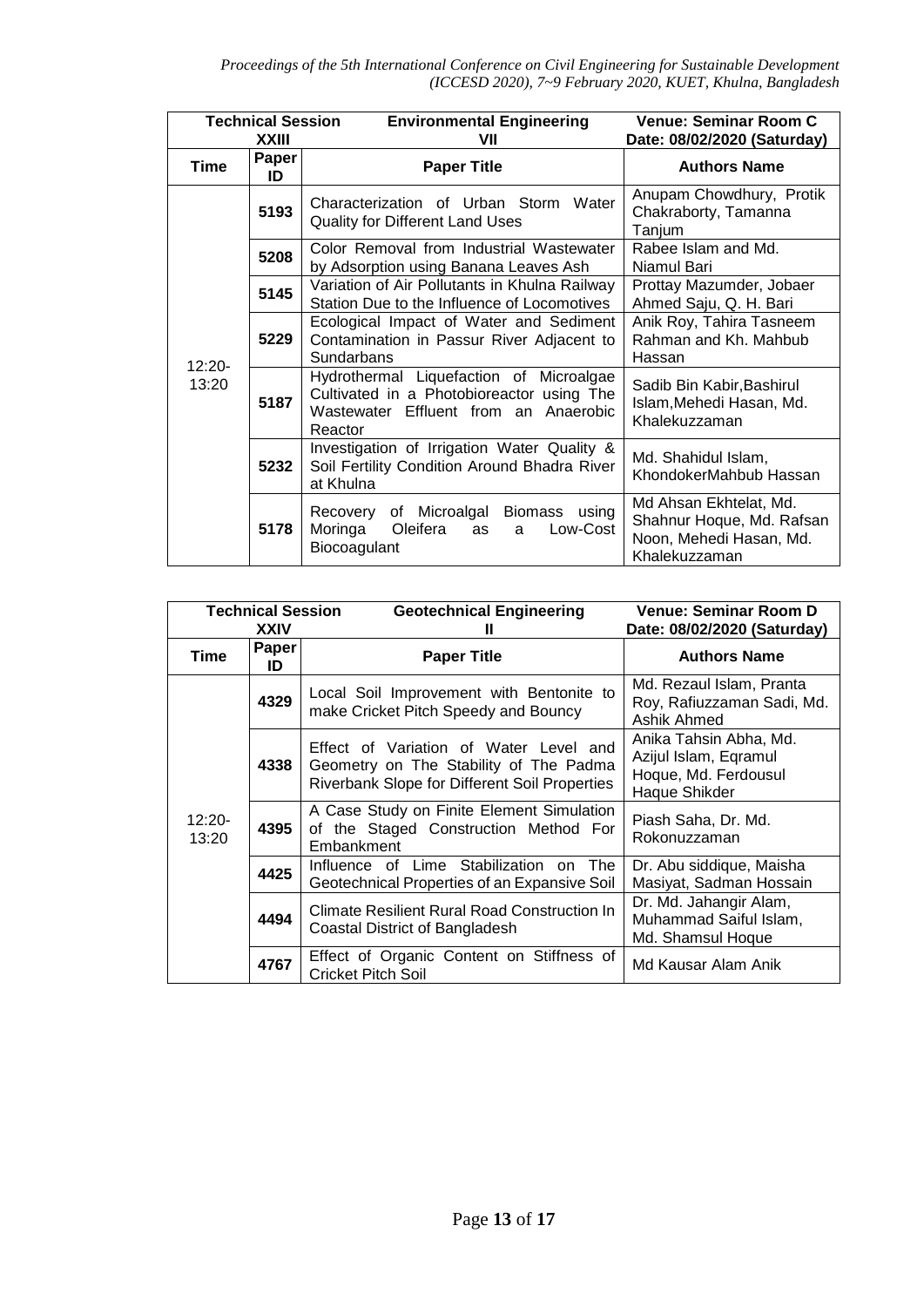| <b>Technical Session</b><br>XXV |                    | <b>Environmental Engineering</b><br>VIII                                                                                                                                                                   | Venue: Seminar Room A<br>Date: 08/02/2020 (Saturday)                             |
|---------------------------------|--------------------|------------------------------------------------------------------------------------------------------------------------------------------------------------------------------------------------------------|----------------------------------------------------------------------------------|
| <b>Time</b>                     | <b>Paper</b><br>ID | <b>Paper Title</b>                                                                                                                                                                                         | <b>Authors Name</b>                                                              |
|                                 | 4725               | Production of Activated Carbon from Rice<br>Husk and Its Characterization                                                                                                                                  | Md. Niamul Bari, Sharaf<br>Anika, Md. Iquebal Hossain,<br>Fatema Khatun          |
| $14:30-$<br>15:45               | 4731               | Detection of Water Salinity and Shortest Path<br>for Water Supply System in Khulna City<br>Corporation (KCC) Area: A GIS based<br>Approach.                                                                | MD. Burhan Uddin Riyadh,<br>Mimma Afrin, Md. Nazmul<br>Haque, Md. Mustafa Saroar |
|                                 | 4737               | Study on Pollutant Removal in Conventional<br>and MBR System from Tannery Wastewater<br>at Tied                                                                                                            | Dr. Md. Delwar Hossain,<br>Farhat Tahsin Prattoyee,<br>Anjumand Ashraf           |
|                                 | 4740               | Toxicity Assessment for Tannery Sludge<br>Contaminated Soil, using Red Amaranth<br>(Amaranthus Cruentus)                                                                                                   | Dr. Md. Delwar Hossain,<br>Farhat Tahsin Prattoyee,<br>Anjumand Ashraf           |
|                                 | 4755               | A Study on Land Use/Land Cover Mapping<br>and Spatio-Temporal Change Detection<br>Southern Part of<br>around the<br><b>Dhaka</b><br>Metropolitan Development Plan (DMDP)<br>using Remote Sensing Technique | Dr. Afzal Ahmed, Anindita<br>Kaiser, Zaara Azad Samiha,<br>Aditi Jahan Tonni     |
|                                 | 4785               | Assessment of the Applicability of Tannery<br>Sludge Composting in Bangladesh                                                                                                                              | Md. Zubayer Hossain,<br>Aysha Khanam, Md. Ariful<br>Islam Juel, Al-Mizan         |
|                                 | 5148               | <b>Distribution</b><br>Salinity<br>Movement and<br>in.<br><b>Prepared Brick Samples</b>                                                                                                                    | Q. Hamidul Bari~Showman<br>Barua                                                 |

| <b>Technical Session</b><br>XXVI |             | <b>Structural Engineering</b><br>vı                                                                                       | <b>Venue: Seminar Room B</b><br>Date: 08/02/2020 (Saturday)                       |
|----------------------------------|-------------|---------------------------------------------------------------------------------------------------------------------------|-----------------------------------------------------------------------------------|
| Time                             | Paper<br>ID | <b>Paper Title</b>                                                                                                        | <b>Authors Name</b>                                                               |
|                                  | 5133        | Performance-Based Design and Seismic<br>Response of Mass Irregular Reinforced<br>Concrete Special Moment Frame (RC-SMF)   | A F M Salman Akhter,<br>Yoyong Arfiadi                                            |
| $14:30-$<br>15:45                | 5184        | Effects of Sugarcane Bagasse Ash on<br>Properties of Structural Mortar                                                    | Md. Rashidul Hasan,<br>Nazmus Sakib, Md. Saiful<br>Islam                          |
|                                  | 5196        | Comparative Study Between Rectangular<br>and Specially Shaped R.C Column on<br>Seismic Response for Multistoried Building | Md. Rashedur Rahman,<br>Tohur Ahmed and Afia<br>Anjum Ulka Mony                   |
|                                  | 5220        | Analysis and Design of Spiral Stair of a High<br>Rise Building Supported on a Central<br>Column                           | Tanzima Fahmid, Tohur<br>Ahmed                                                    |
|                                  | 5244        | Properties of Light Weight Foamed Concrete<br>Made with Very Fine Local Sand                                              | Md. Nahid Hossain, Abu<br>Zakir Morshed, Mostafizur<br>Rahman, Md. Sakib Ul Hafiz |
|                                  | 5247        | Concrete<br>Strengthening of Reinforced<br>Beams by using External Steel Angle                                            | Md. Omar Ali Mondal and<br>Abu Zakir Morshed                                      |
|                                  | 4236        | Current status and developing possible<br>solution of Accidental Fire Breakdown: A<br>case study on Khalispur, Khulna.    | Sadia Shama, Alif Sanim<br>Shuhrid, Md. Nazmul Haque                              |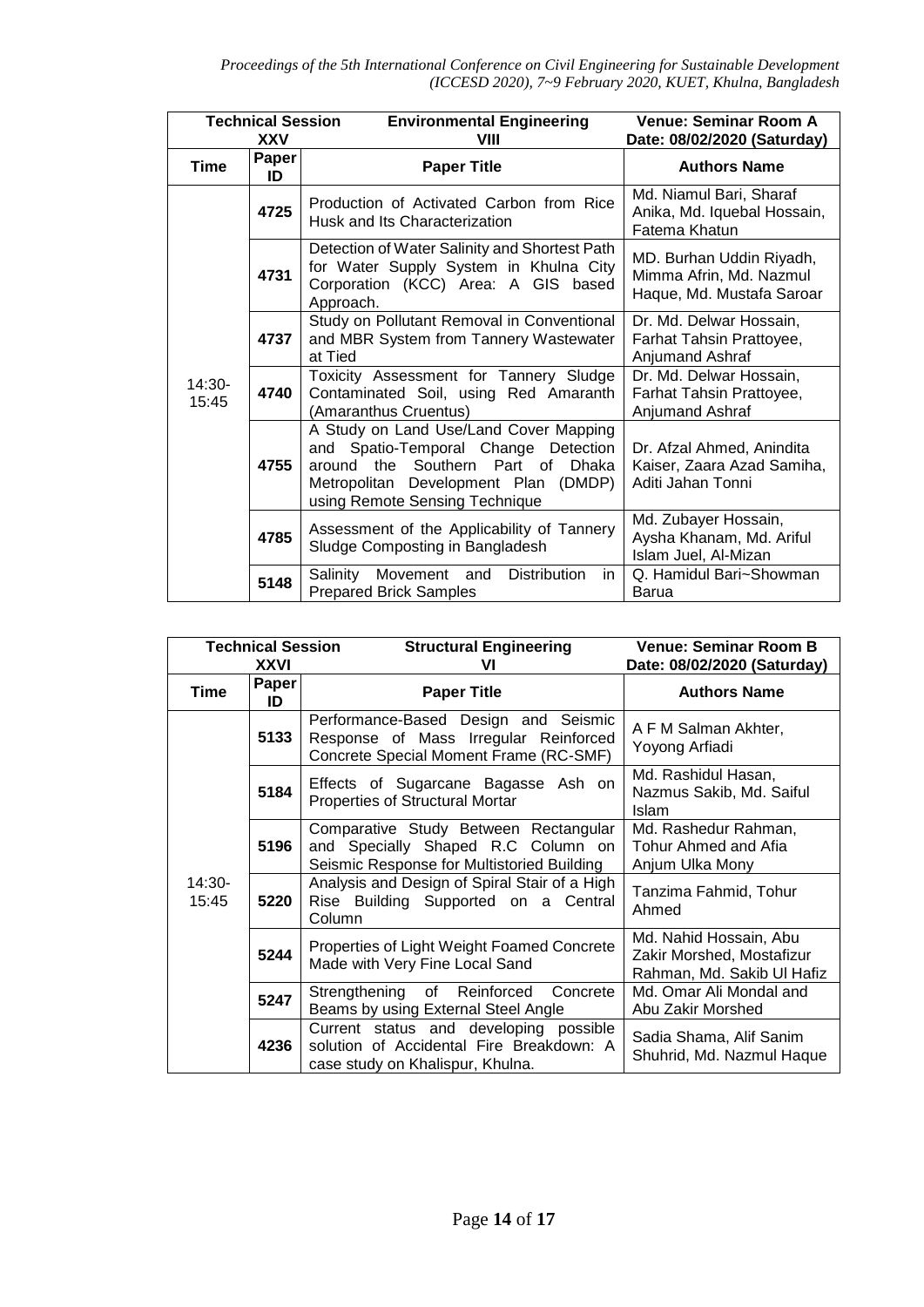|                 | <b>Technical Session</b><br><b>XXVII</b> | <b>Water Resources Engineering</b><br>v                                                                                                                    | Venue: Seminar Room C<br>Date: 08/02/2020 (Saturday)   |
|-----------------|------------------------------------------|------------------------------------------------------------------------------------------------------------------------------------------------------------|--------------------------------------------------------|
| <b>Time</b>     | Paper<br>ID                              | <b>Paper Title</b>                                                                                                                                         | <b>Authors Name</b>                                    |
|                 | 4194                                     | A Comparative Study on Menongchara and<br>Rubber Dam<br>Buraghat<br>Projects<br>in.<br>Mymensingh                                                          | Faisal Ahmed, Asif Ahmed<br>Rhythm, Zanit Ahmed Hridoy |
|                 | 4917                                     | Analyzing Long-Term Trends in Monthly and<br>Annual Rainfall Over Western Part of<br>Bangladesh                                                            | Zarin Tasnim, Sajal Kumar<br>Adhikary                  |
|                 | 4923                                     | Financial feasibility assessment of rainwater<br>harvesting system in coastal Bangladesh<br>considering precipitation variability due to<br>climate change | Mohammad Maksimul Islam,<br>Sadia Afrin                |
| 14:30-<br>15:45 | 4953                                     | Inundation Problem and Drainage System<br>Analysis of BUET using EPA SWMM                                                                                  | Abdullah Mohammad Taher,<br>Akramul Haque              |
|                 | 4989                                     | Water Distribution System Modeling by using<br>Epanet 2.0, A Case Study of CUET                                                                            | MH Masum, N Ahamed, SK<br>Pal                          |
|                 | 5013                                     | Numerical Investigation of Characteristics of<br>Flow Around Spur Dikes with Ipsilateral<br>Layout                                                         | Nur-E-Jannat Pollen, Md.<br>Shahjahan Ali              |
|                 | 5055                                     | Demand-Driven<br>Water<br>Supply<br>A<br>Management Framework for Rajshahi City<br>Corporation of Bangladesh                                               | Md. Masud Rana, Sajal<br>Kumar Adhikary                |
|                 | 5166                                     | Land Use Change Prediction of Cumilla City<br>using GIS and Remote Sensing Technique<br>with Cellular Automata Markov Analysis                             | M. F. Hasan, M. A. Rashid,<br>N. Mostofa               |

| <b>Technical Session</b><br><b>XXVIII</b> |             | <b>Environmental Engineering</b><br>IX                                                                                              | <b>Venue: Seminar Room D</b><br>Date: 08/02/2020 (Saturday)                                                |
|-------------------------------------------|-------------|-------------------------------------------------------------------------------------------------------------------------------------|------------------------------------------------------------------------------------------------------------|
| <b>Time</b>                               | Paper<br>ID | <b>Paper Title</b>                                                                                                                  | <b>Authors Name</b>                                                                                        |
| 14:30-<br>15:45                           | 4791        | Comparative Study of Faecal<br>Sludge<br>Treatment Methods Employed in Three<br>Municipalities of Bangladesh                        | Asma Ul Hosna, Dr. Kh.<br>Mahbub Hassan                                                                    |
|                                           | 4794        | Peoples' Perception of Rainwater Harvesting<br>to meet Non-Potable Water Demand at<br>KUET, Khulna.                                 | Mashiat Noor-E-Zakir,<br>Khondaker Mohammed<br>Mohiuddin Ekram                                             |
|                                           | 4815        | Environmental Monitoring at and around The<br>Matuail Landfill Site of Dhaka City using<br><b>Remote Sensing</b>                    | Md. Sayeduzzaman Sarker,<br>Nokibul Alam Chowdhury,<br>Md. Moshiur Rahman,<br>Rafsun Ahmad, Afzal<br>Ahmed |
|                                           | 4881        | of<br>the<br>Behaviour<br>of<br>Assessment<br>Contaminants of a Waste Disposal Site at<br>Khulna in Bangladesh using Fugacity Model | Md. Nafees Fuad Rafi, Sk.<br>Atikur Rahman, Islam M.<br>Rafizul                                            |
|                                           | 4887        | Prospects of Hybrid Up-Flow Anaerobic<br>Sludge Blanket Reactor in Treating Textile<br>Wastewater in Bangladesh                     | Farhan Khan, Mithun<br>Waddadar, Tanvir Ahmed                                                              |
|                                           | 4896        | Analysis of Heavy Metal Concentration in<br>Soils of a Waste Disposal Site in Khulna<br>using Soft Computing Systems                | Shyamol Kumar Sarkar,<br>Islam M. Rafizul                                                                  |
|                                           | 4920        | An Exploratory Study of Water Quality due to<br>Water Logging and Drainage Congestion in<br>the Bhabodah Area                       | Ananya Sarker, Khondoker<br>Mahbub Hassan                                                                  |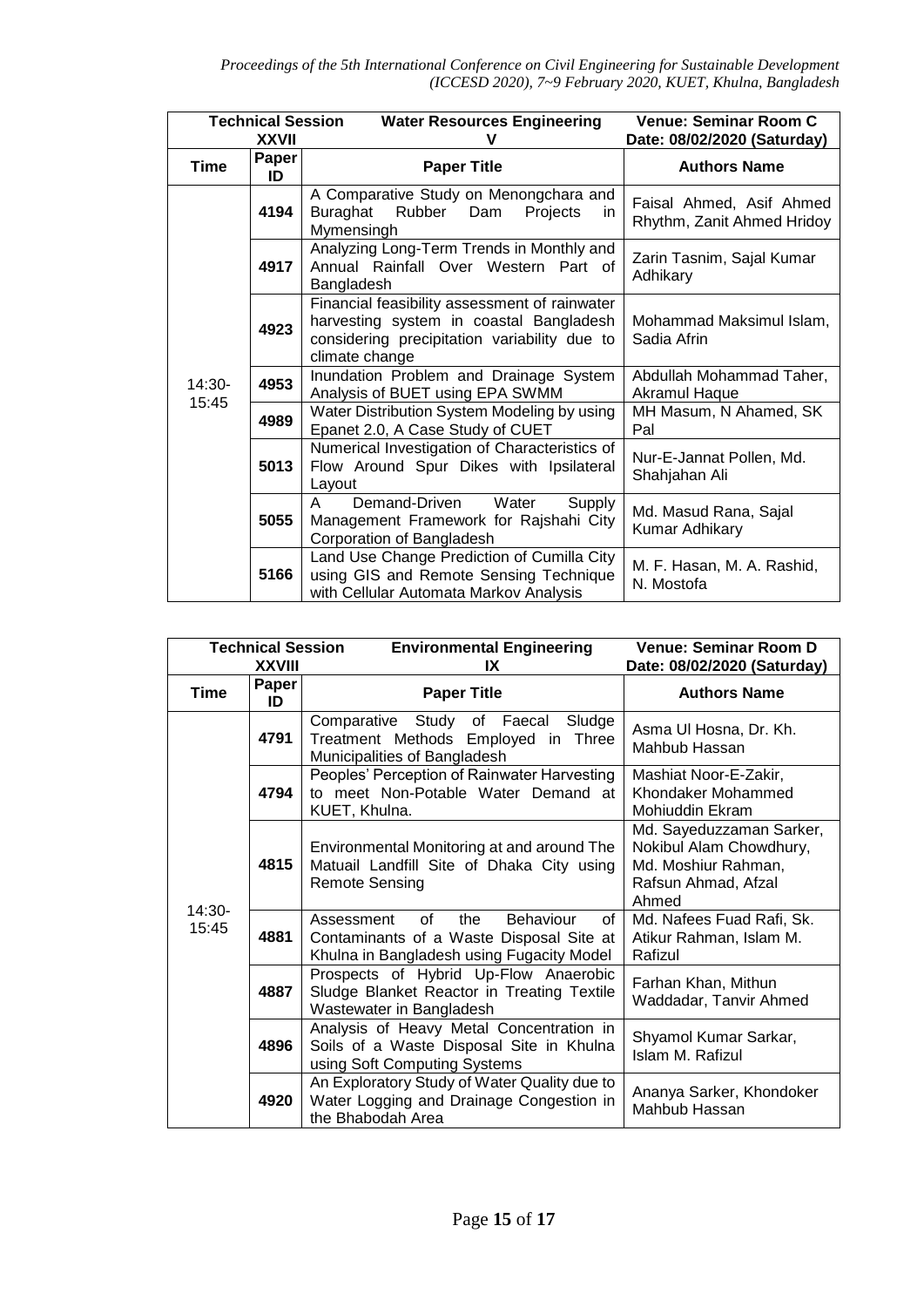| <b>Technical Session</b><br>XXIX |             | <b>Environmental Engineering</b><br>X.                                                                                                | Venue: Seminar Room A<br>Date: 08/02/2020 (Saturday)                                             |
|----------------------------------|-------------|---------------------------------------------------------------------------------------------------------------------------------------|--------------------------------------------------------------------------------------------------|
| Time                             | Paper<br>ID | <b>Paper Title</b>                                                                                                                    | <b>Authors Name</b>                                                                              |
|                                  | 4926        | Development of a Graphical User Interface<br>(GUI) for Rainwater Harvesting System                                                    | Sabbir Ahmed                                                                                     |
|                                  | 4929        | Linking Air Quality to Meteorology:<br>A<br>Multilinear Regression Approach                                                           | Sadia Afrin, Mohammad<br>Maksimul Islam                                                          |
| $15:45-$<br>17:15                | 4941        | Absorption<br>Evaluating<br>the<br>Noise<br>Performance of Acoustic Panels Made of<br>Solid Wastes                                    | Nijhum Afrin, Ganesh<br>Chandra Saha, H. M. Imran,<br>Shalah Uddin Ahmed,<br>Monira Perven       |
|                                  | 4965        | Prediction of Solid Waste Generation with<br>ANFIS and its Comparison with System<br>Dynamic Modeling: A Case Study of Khulna<br>City | Hasib Ahmed, Islam M.<br>Rafizul                                                                 |
|                                  | 4971        | Analysis of Surface Water Quality Adjacent<br>to the Waste Disposal Site in Khulna                                                    | Sumaiya Binte Harun, Islam<br>M. Rafizul                                                         |
|                                  | 5010        | Land Use Changes and its Impact on<br>Environment: A Case Study on Urban Area<br>in Khulna, Bangladesh                                | Md. Abdul Fattah, Syed Riad<br>Morshed, Md. Nazmul<br>Haque, Saima Rahman                        |
|                                  | 5175        | Removal of Nutrients from Wastewater<br>Effluent by the Cultivation of Microalgae in<br>Photobioreactor (PBR)                         | Md. Shahnur Hoque, Md.<br>Ahsan Ekhtelat, Md. Rafsan<br>Noon, Mehedi Hasan, Md.<br>Khalekuzzaman |

| <b>Technical Session</b><br>XXX |             | <b>Geotechnical Engineering</b><br>Ш                                                                                                    | <b>Venue: Seminar Room B</b><br>Date: 08/02/2020 (Saturday)              |
|---------------------------------|-------------|-----------------------------------------------------------------------------------------------------------------------------------------|--------------------------------------------------------------------------|
| Time                            | Paper<br>ID | <b>Paper Title</b>                                                                                                                      | <b>Authors Name</b>                                                      |
| $15:45-$<br>17:15               | 4938        | <b>Behavior</b><br>Quantification of Cracking<br>0f<br><b>Composite Clay Liners</b>                                                     | Abdullah All Noman, Islam<br>M. Rafizul                                  |
|                                 | 5103        | Seismic Stability of Slopes in Layered<br><b>Cohesive Soils</b>                                                                         | A. Hossain, M. A. A.<br>Sadman and M. M. Rashid                          |
|                                 | 5256        | Effect<br>Salinity<br>Strength<br>of<br>on<br>and<br>Deformation Properties of Cemented Sand at<br><b>Different Exposure Conditions</b> | Dipankar Chandra Barman,<br>and Md. Kamrul Ahsan                         |
|                                 | 5259        | Chp Value from Piezocone Dissipation Tests                                                                                              | Md. Julfikar Hossain, Md.<br>Amar Bin Ibne Noman and<br>Md. Razib Sarder |